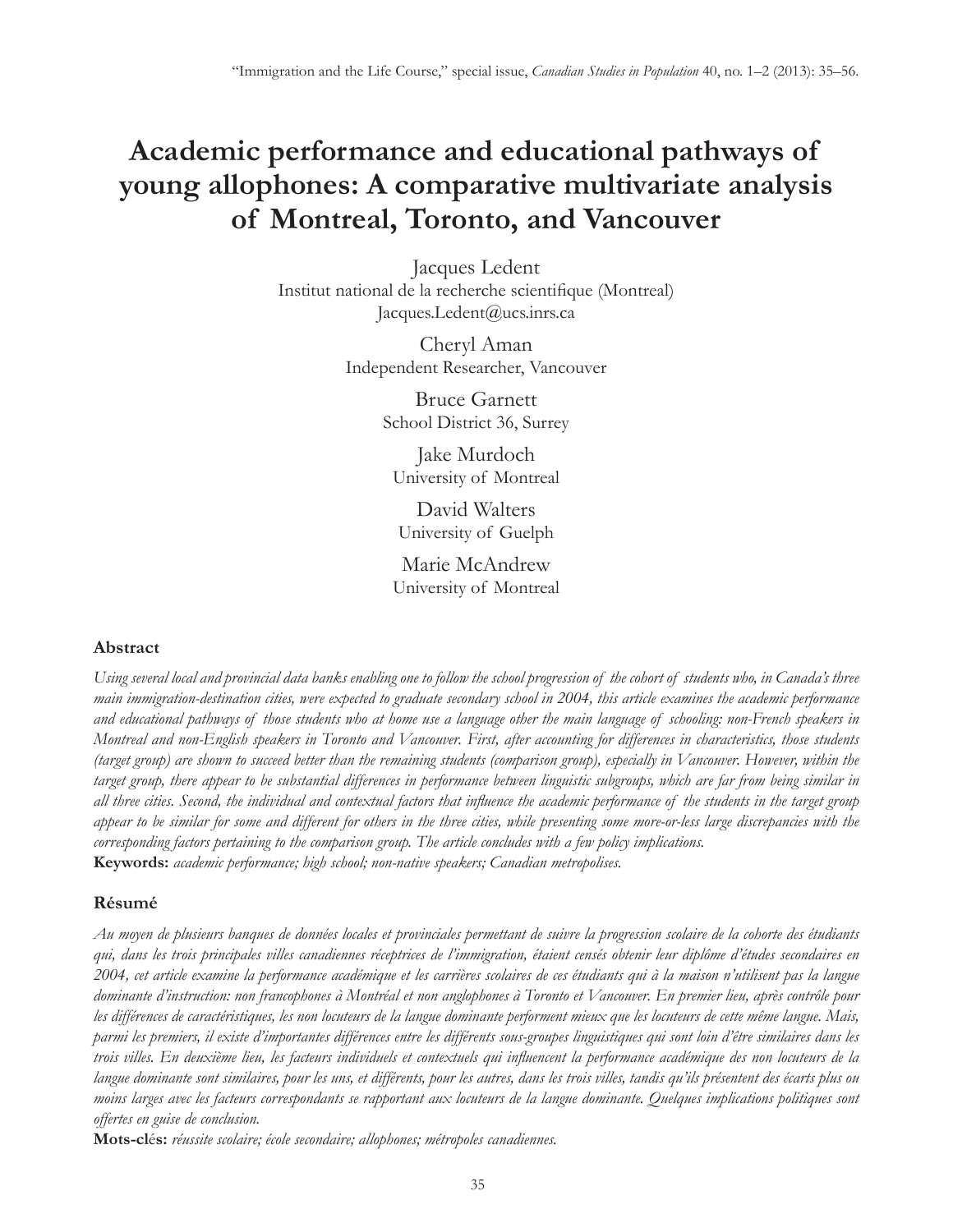## **Introduction**

In a context in which equal opportunity has emerged as a fundamental normative benchmark, schools in modern democratic societies are expected to foster the academic success of a student population that is highly diversified in its abilities and interests as well as its social, linguistic and cultural characteristics (McEwen 1995; Crahay 2000). Indeed, this is a particularly big challenge in Canada. For one thing, our provincial school systems tend to stream students on different educational pathways rather late in the overall schooling process, at least when compared with other countries (CMEC 2003). For another, Canada pursues an active immigration policy, which has many consequences for education.

The number of immigrants entering the country every year — 280,691 in 2010 — has significantly increased over the past 15 years (CIC 2011). These immigrants are coming from more diversified countries, and from many countries whose official language is neither French nor English<sup>1</sup>. The selective nature of Canadian immigration policy also results in an immigrant flux which, in contrast with other societies where immigration is less planned, is less slanted toward the lower social classes (McAndrew 2004).

Discrepancies between expected and achieved educational attainments or pathways among immigrant youth, in particular from different backgrounds, require scrutiny. Indeed, the successful integration of immigrant parents into their new country is often assessed, not so much on the basis of their current situation, but on the basis of the quality of relationships that their children are able to establish with the school system, and most of all, the return they get from it in the longer run.

In this regard, much qualitative research, based on the observation of classrooms and schools or on surveys of teachers, students or parents, points to the fact that the academic integration of first- and even second-generation youth in Canada is not without flaws. This is particularly true for recently arrived students who do not have French or English as their mother tongue and also students who belong to the visible minorities (McAndrew and Cicéri 1997; Beiser et al. 1998; Anisef and Kilbride 2001). However, there is a paucity of large-scale quantitative studies that assess the current state of academic performance and educational pathways of immigrant students in the Canadian context (Anisef et al. 2004).

This paucity can largely be explained by the fact that education falls under 10 different provincial and three territorial authorities. Each has its own educational structures, policies and programs, as well as its own way of collecting educational data. Although these bodies exchange information and cooperate through the Council of Ministers of Education Canada, there has never been a systematic comparative study of their approaches to or their results on the academic integration of immigrant students. At both the provincial and school board levels, the interest in large-scale assessments of academic performance and educational pathways of immigrant or minority students is rather new.<sup>2</sup>

Some national data, collected either regularly or periodically through sampled studies (Statistics Canada 2008; Bussière et al. 2004), have been used to partially fill the gap in our knowledge, but they have shortcomings. When the focus is on final attainments, such as the data collected by Statistics Canada, the result is limited information on the educational pathways that students follow and the specific obstacles they may encounter through their formal mandatory schooling. By contrast, the data collected within the framework of the Program for International Students Achievement (PISA) provide valuable information on the competencies of immigrant students. However, they do not reveal whether students' strengths and weaknesses were conducive to a successful school career, nor do they take into account the fact that a substantial proportion of underprivileged immigrant youth may have dropped out by age 15 when most of the tests are carried out. The contribution of such data to identifying the factors that influence school performance is also rather limited, specifically the factors that influence policy development.

### **Study design and research questions**

The study on the school achievement of students with an immigrant background from which this article is drawn uses provincial or local data banks relating to three contexts (i.e., Quebec, Ontario, and British Columbia), but the

<sup>1.</sup> With the exception of Quebec where immigrants with a prior knowledge of French now represent more than 60 per cent of the total influx.

<sup>2.</sup> With the exception of the Toronto District School Board and to a lesser extent the Ministère de l'Éducation, du Loisir et du Sport du Québec.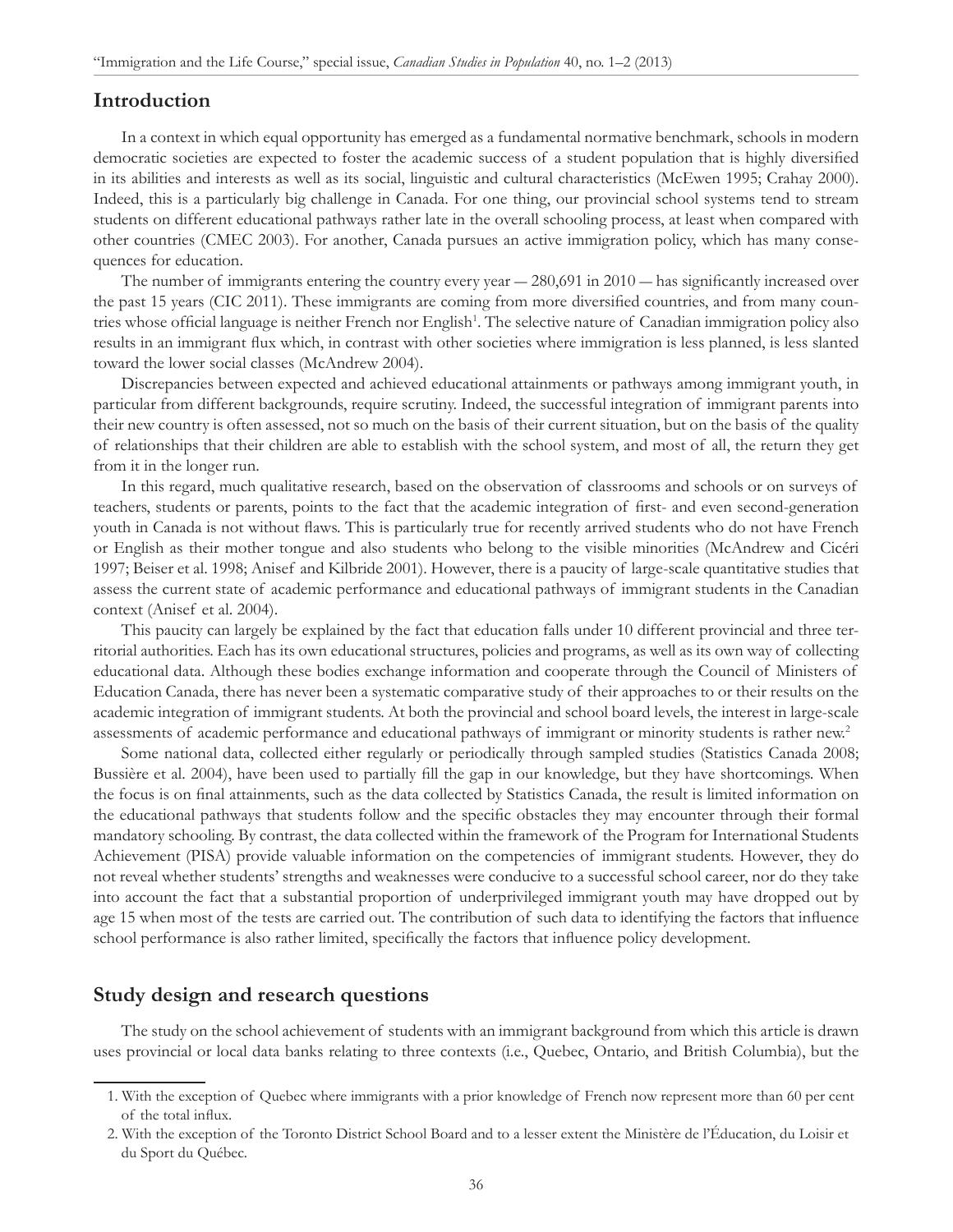focus is on the three major immigrant-destination cities in Canada: Montreal, Toronto, and Vancouver.<sup>3</sup> An important advantage of such administrative data banks, one which in fact is rarely used in practice, is to make it possible to adopt a longitudinal perspective—that is, to follow the school pathways, of a group (cohort) of students with similar initial conditions. Here we utilize a cohort of students who entered the first level of secondary school – that is, *secondaire 1* in Montreal or grade 9 in the other two cities -- in a given time period. But, to ensure comparability between the school systems of the three cities in which entrance and duration time in secondary school differ, we had to adapt the time period to reflect each site-specific schedule of education. Thus the group under study is made up of the students who were expected to graduate in the three cities in 2004 had they followed the "normal" path. It therefore includes those students who started high school in 1999 in Montreal and Vancouver and in 2000 in Toronto.

Ideally, the data available should enable one to identify the youth with an immigrant background on the basis of two markers: immigration status and ethnicity. However, immigration status which is normally derived from the knowledge of the birthplace of the students and of their parents, can be ascertained in Montreal only,<sup>4</sup> whereas ethnicity, in one or another of its usual forms (having a particular ethno-cultural origin or belonging to a specific group of visible minorities), is not available in any of the study sites. For this reason, home language, which happens to be collected in all three sites, was selected as the marker of choice to separate the group of students with an immigrant background ―the *target group* for short ― from the group of the remaining students ― thus the *comparison group.*<sup>5</sup>

A particularly noteworthy element to consider when picking home language as a marker of immigrant background in the study of educational outcomes is whether the home language is identical to the language of schooling, which prompted us to limit the analysis to those schools in which the language of instruction is the language of the majority — that is, French in Montreal and English in Toronto and Vancouver.<sup>6</sup> Specifically, the target group consists of those students in the main educational system of each of the three sites who at home use a language other than the language of schooling ― that is, non-French speakers in Montreal and non-English speakers in Toronto and Vancouver. Most unfortunately, such a group cannot be labelled in a simple way and thus, in the title of the article,<sup>7</sup> 'allophones', for lack of a better word, is used to designate it. Although not entirely correct because it leaves aside English speakers in Montreal and French speakers in Toronto and Vancouver who are also members of the target group, such a designation alludes to those students in the target group who actually are of prime interest to us. It in any case, the comparison group comprises those students who at home speak their language of schooling: French in Montreal and English in Toronto and Vancouver.

To be sure, home language presents features that are often common with ethnicity: allophones belong more frequently to the visible minorities, while members of the visible minorities are more often allophones. Home language also intersects with immigration status. First, the target group consists, for the most part, of first-generation students who do not speak at home the language of schooling and of second-generation students who still use the original language of their parents. Second, the comparison group includes a fair proportion of first- and second-generation

<sup>3.</sup> Geographically, Montreal refers to the three French-language school boards covering the Island of Montreal, Toronto to the Toronto District School Board and Vancouver to a set of 12 centrally located school boards. But whereas Montreal and Vancouver also include the private schools located on the territories thus delimited, Toronto does not include such schools, as well as other schools belonging to a publicly subsidized Catholic sector. Given such territorial differences, the term 'site' rather than 'city' will be used in the remainder of this paper to designate the three spatial entities under study.

<sup>4.</sup> In Toronto, the birthplace of the students is known, thereby making it possible to identify the first generation, whereas in Vancouver the birthplace of the students and their parents is not available at all.

<sup>5.</sup> At all three sites, home language stems from the self-declared information given in the student's registration form. But this information does not allow for multiple responses, when in fact some students in the target group and in the comparison group as well are bilingual, if not trilingual in the case of Montreal. In Montreal, for example, many of the students with an origin in Northern Africa who at home speak Arabic more often than French do not indicate Arabic as their home language but rather French to underscore their integration into Quebec society.

<sup>6.</sup> Whereas in Toronto and Vancouver a small French-language system of education serves few immigrants, whom incidentally can be described as French speakers, Montreal has a somewhat substantial English-language system. But this system primarily serves various communities, including one of British descent that settled long ago. Indeed, its clientele includes few first-generation students and fewer and fewer second-generation students in the wake of the adoption in 1977 of Bill 101 as the cornerstone of Quebec's language policy.

<sup>7.</sup> Whereas French speakers in the English-language system account for a small proportion of all students in Toronto and Vancouver, English speakers in the French-language system account for about a quarter of all students in Montreal.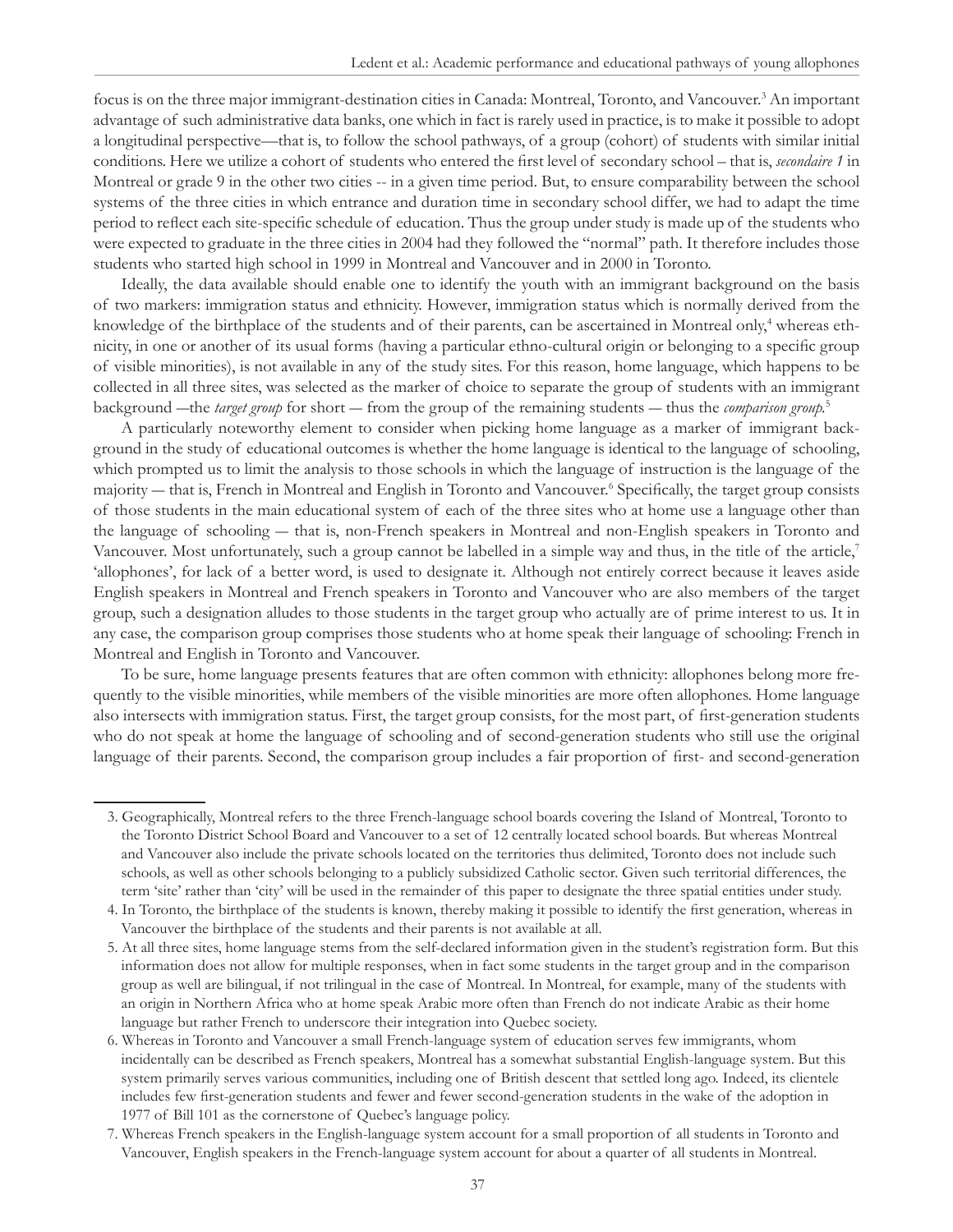students in Montreal who trace their origins to francophone Europe in Montreal and in the other two sites who trace their origins to the UK, the US and other Anglophone countries.

This article examines academic attainment (graduation) and educational pathways (participation in a course leading to college/university) in the target group and contrasts them with the corresponding elements in the comparison group. More specifically, it answers the following questions:

- 1. After accounting for differences in characteristics, do the target group and selected linguistic subgroups fare better than the comparison group?
- 2. What are the factors that significantly influence the academic performance and the educational pathways of the target group?
- 3. Do these factors affect the comparison group in the same manner?

But while pursuing such an aim, this article places a particular emphasis on the main similarities and differences across the three sites (Montreal, Toronto and Vancouver).

# **Factors influencing school achievement among the youth of immigrant origin: Main explanations**

Unlike other social categories such as gender or social class, ethnicity<sup>8</sup> does not have an easily predictable unidirectional relationship with achievement. Even when one specifically focuses on markers associated with migration, Canadian and international literature clearly illustrates the wide variety of educational profiles and experiences that can be associated with various subgroups defined by any of these markers (Marks 2005; OECD 2006).

In societies in which immigration and poverty are closely linked, this complex reality is sometimes masked by the overlapping of the two phenomena, but in contexts such as Canada in which the immigration influx includes a lower proportion in the lower social classes, variability is the norm.<sup>9</sup> Consequently, identifying the factors that explain the differences in academic achievement and educational pathways among immigrant/minority youth is one of the main objectives of research.

In this regard, there are many explanations, most in agreement although sometimes contested by various authors. *Socioeconomic theories* stress the close relationship that exists between socioeconomic status and school results, both in the whole school population (Haveman and Wolfe 1994; Bradley and Corwin 2002) and among immigrant students (Portes and Zhou 1993; Portes 1994; Zady and Portes 2001; Zhou and Lee 2007). Poverty which is generally associated with a deficit of cultural capital among families and a lack of active involvement in the educational promotion of their children is identified as the main explanatory factor in school failure. This school of thought also shows the contribution of schooling to the segmented assimilation of different groups of immigrants.

However, other research shows that socioeconomic status does not have the same overwhelming impact on immigrant youth as on the full student body. On the one hand, even among immigrants with a high socio-economic status, the *mastery of the language of schooling* is a lengthy process. Thus, factors such as age at arrival (Corak 2011) or prior exposure to the host language cannot be overlooked (Collier 1989; Cummins 2000). Linguistic competencies especially have an impact on disciplines with strong linguistic and cultural components such as history and literature. The latter presents greater challenges for students whose first language is not the language of schooling compared with scientific disciplines such as mathematics or physics (Chamot and O'Malley 1994; Duff 2001).

On the other hand, many Canadian and European studies show that underprivileged immigrants or secondgeneration students tend to over-perform when compared with native peers of the same socio-economic background (Toronto Board of Education 1999; Vallet and Caillé 1996; McAndrew 2001). Some explain this phenomenon by suggesting that immigrants represent a sub-sample of individuals who are particularly motivated individuals or who may be subject to family pressures to succeed in order to fulfill the parents' dreams (Zhou and Bankston 2001). Nevertheless, because this *migratory effect* is inconsistent, a variety of *socio-cultural explanations* have been invoked.

<sup>8.</sup> Defined here in its sociological sense as a communalization or abscription process, based on the belief of a common or putative ancestry and a variety of markers, such as national origin, immigrant status, language, "race," religion or even caste (Schermerhorn 1970).

<sup>9.</sup> Which is not to mean that poverty is not to be found among the immigrants living in Canada: see for example, Halli and Kazemipur 2001; Picot and Hou 2003).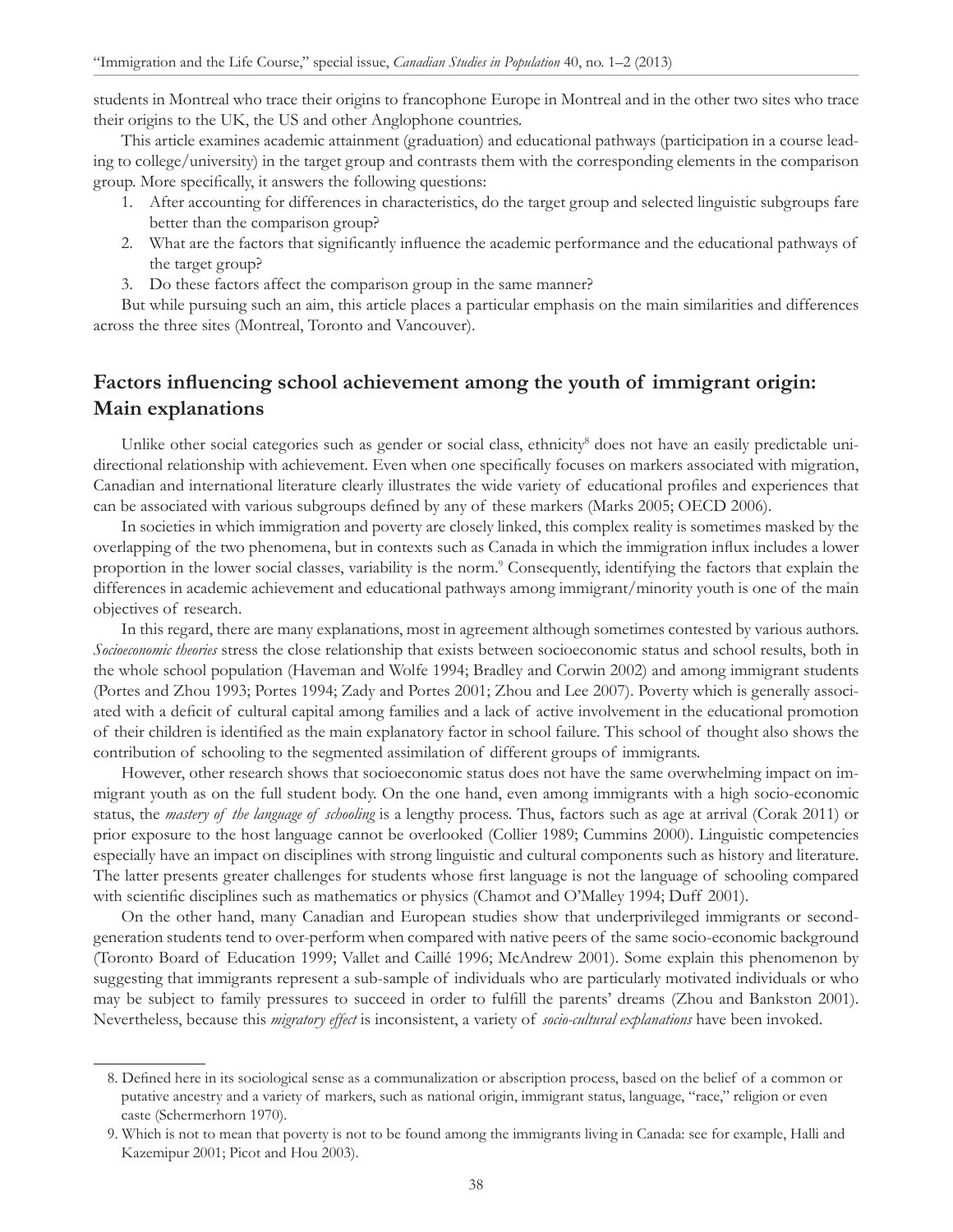Ogbu (Ogbu 1992; Ogbu and Simmons 1998) asserts, as the main factor explaining differences, the existence of a *conflictual or a positive relationship with the host society* and the integration model it proposes. On the one hand, individuals, most often immigrants who choose to settle in the new country for socioeconomic reasons, are likely to adhere to an ideology of social mobility through schooling and thus consider the obstacles they encounter as temporary. To foster the school success of their children, they are willing to forego their preoccupation for maintaining their linguistic and cultural characteristics, because they essentially hold an instrumental relationship with schooling. On the other hand, individuals belonging to groups whose presence in the host country is the result of a displacement more or less desired may not look at the institutions of the host society in a favourable way and, as a result, may believe that schooling is not really a way out for their children.

Other researchers focus on the *characteristics of the home country culture*, especially the values that are closely linked with school success, even in our modern school system: conformism, respect for authority, hard work as well as the valorization of the written word (Peng and Wright 1994; Samuel et al. 2001; Chow 2004). In some communities, therefore, ethnicity would be strong cultural capital, generating many practices, both in the family and within the community, that are conducive to school success.

Finally, other studies insist on the importance of *systemic factors*, such as the reaction of the school system and of specific schools to immigrants in general and to various subgroups (Gillborn and Gipps 1996; Johnson and Acera 1999; Dei 1996). This school of thought is particularly interested in the impact of teacher attitudes and expectations on the success of various students, who are largely influenced by an unstated pecking order reflecting national and international dynamics. It also examines various indicators of institutional discrimination, such as the variance between schools with similar characteristics as well as the early streaming of immigrant students into less prestigious courses.

In this article, we analyse, to varying degrees, many of these systems of explanation but in a non-systematic manner. Indeed, the variables retained in our analysis were not selected on the basis of their theoretical relevance but rather on a practical basis: they had to be available in each of the three data banks used. The strength of this article lies in pre-migratory and linguistic factors as well as in schooling process and school characteristic variables. However, the socioeconomic status indicators are only proxies and, as a result, our capacity to grasp the socio-cultural phenomenon is limited.

Indeed, different factors that could be hidden under the variables of language or region of origin, such as family practices and strategies, values, positive or conflictual relations with schooling, cannot be assessed using our methodology. As for systemic factors, our study provides an extensive set of indicators at a macro or meso level, such as the fact that schools belong to the private or public sector, the extent to which they face an educational challenge, or the concentration of the target group they experience. However, we cannot identify which practices or attitudes explain the differences of results encountered between them.

## **Descriptive analysis**

Prior to the multivariate analysis that will answer the three research questions stated earlier, we present a short descriptive analysis of the target group, beginning with its numerical importance and composition by linguistic subgroup.<sup>10</sup>

Although the target group is much larger in Vancouver (9,039 students) than in Toronto (6,370 students) and Montreal (4,750 students), its proportion in the total student population is roughly similar in all three sites—ranging from 34.0 per cent in Montreal to 39.8 per cent in Vancouver, with an intermediate value of 37.5 per cent in Toronto (see Table 1). Its linguistic composition, however, differs widely among the three sites, because in each site, it reflects the particular diversity observed locally in terms of the geographical origin of the immigrants who settled there in the last two or three decades. Thus, it is not surprising to see that some of the most populous linguistic subgroups consist of (first-generation) students of the most recent waves, as well as (second-generation) students born to immigrants of earlier waves. The most common languages are: English,<sup>11</sup> Spanish, and Arabic in Montreal, Chinese and Tamil in Toronto, and Chinese and Punjabi in Vancouver.

<sup>10.</sup> For a fuller account of this descriptive analysis, see McAndrew et al. 2011.

<sup>11.</sup> In Montreal, although it is the largest linguistic subgroup, the English subgroup was not retained as a separate linguistic subgroup, because it includes slightly more than one-quarter of students who belong to the third generation or more.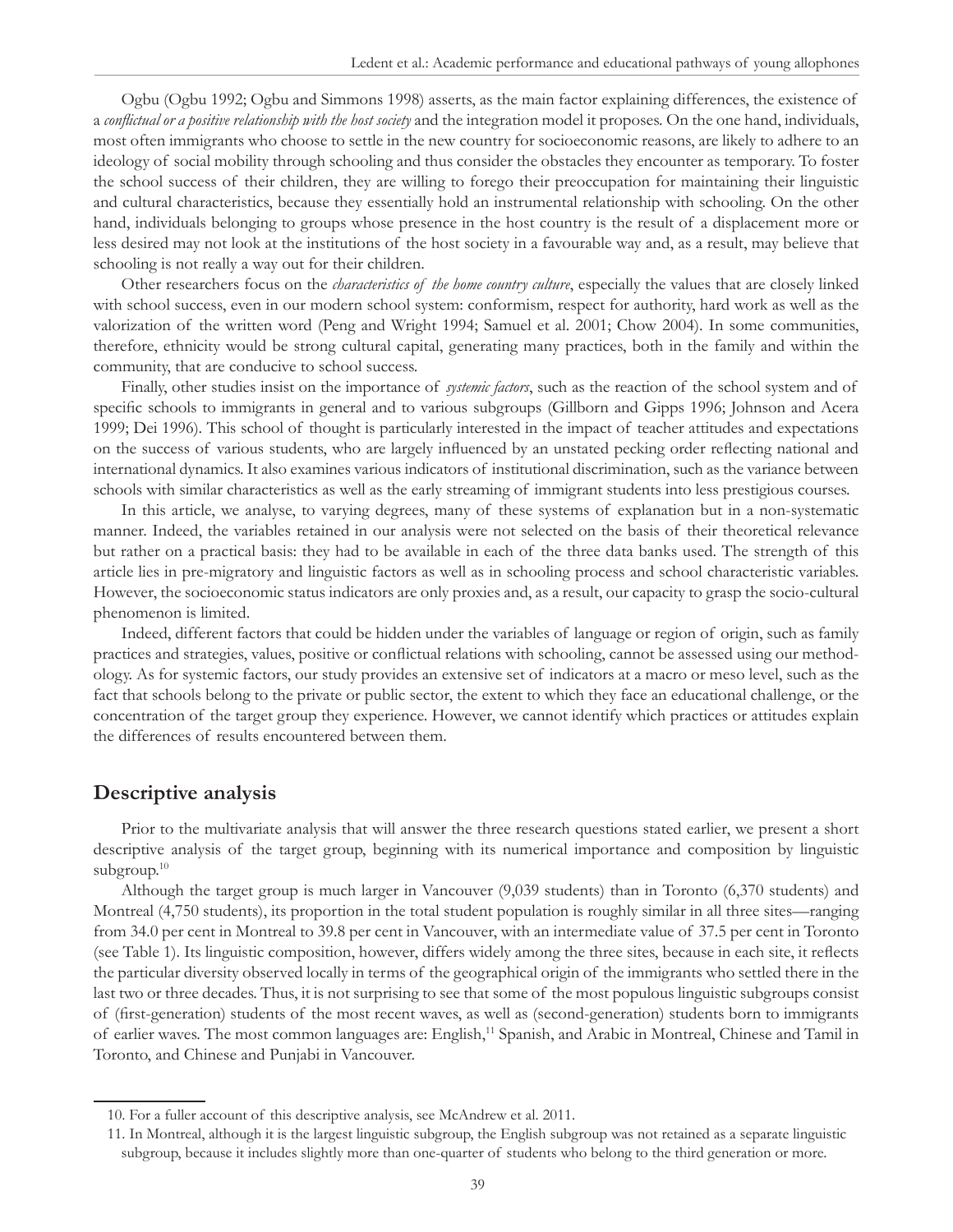| Montreal            |        | Toronto              |        | Vancouver            |        |  |
|---------------------|--------|----------------------|--------|----------------------|--------|--|
| Non-French Speakers | 4,750  | Non-English Speakers | 6,370  | Non-English Speakers | 9,039  |  |
| English             | 753    | Chinese              | 1,439  | Chinese              | 3,573  |  |
| Spanish             | 718    | Tamil                | 600    | Punjabi              | 1,332  |  |
| Arabic              | 529    | Russian              | 366    | Tagalog              | 516    |  |
| Creole              | 359    | Urdu                 | 360    | Korean               | 375    |  |
| Chinese             | 294    | Persian              | 293    | Hindi                | 368    |  |
| Russian             | 201    | Korean               | n.a.   | Spanish              | 363    |  |
| Vietnamese          | 182    | Spanish              | 254    | Vietnamese           | 358    |  |
| Armenian            | 120    | Vietnamese           | 236    | Persian              | 319    |  |
| Portuguese          | 119    | Somali               | 231    | Russian              | 139    |  |
| Persian             | 97     | Punjabi              | n.a.   | Arabic               | 114    |  |
| Tagalog             | 96     | Portuguese           | 134    |                      |        |  |
| Romanian            | 90     | Arabic               | 126    |                      |        |  |
| French speakers     | 9,210  | English speakers     | 9,649  | English speakers     | 15,034 |  |
| Total               | 13,960 | Total                | 16,019 | Total                | 24,073 |  |

#### **Table 1. The study population by site.**

Notes: n.a.=Figures not available. The subgroups not considered in the descriptive analysis are in italics.

#### **Individual and contextual characteristics**

A close examination of Table 2 reveals that the target group differs from the comparison group in a similar way in all three sites, although there are some inconsistencies for some of the variables considered which come in three types: socio-demographic characteristics, schooling process variables, and school context variables.

First, regarding socio-demographic characteristics, in each of the three sites the target group appears to have a comparatively lower status than the comparison group, because it is much more represented in the lowest median family income quintile and, conversely, much less represented in the highest quintile. Moreover, the target group in each site is far from homogeneous. According to data not shown in this article, some linguistic subgroups appear to be much more socio-economically disadvantaged than others. These are most often visible minorities: Creole and Somali speakers in Montreal and Toronto, respectively, and Vietnamese speakers in both Toronto and Vancouver, the latter group showing a very distinct profile across the sites. Also, in Montreal and Toronto (where, unlike Vancouver, birthplace is available) the target group was much more often born outside Canada than the comparison group—a foreseeable result. However, according to data also not shown here, the extent of variation in the proportion of those born outside Canada is huge, ranging in Montreal from 36.8 per cent to 96.5 per cent, respectively, for Vietnamese and Tamil speakers, and in Toronto from 38.2 per cent to 97.3 per cent, respectively, for Portuguese and Somali speakers.

As for schooling process variables, the target group enters high school late more often than the comparison group, only slightly in Vancouver (5.5 per cent v. 3.4 per cent) and Toronto (7.4 per cent v. 5.9 per cent) but somewhat more in Montreal (41.2 per cent v. 20.0 per cent), where about one-quarter of those who arrived late are late by two years or more! Nevertheless, what is interesting here is not so much the variation between groups, but the negative profile of the full Montreal cohort, for both French and non-French speakers. As we will see later, this negativity is also reflected in graduation rate—which would tend to indicate that a structural effect linked to the functioning of the school system in Montreal (or in the province of Quebec) is at stake here.

At no site does the target group change school more often than the comparison group. However, it obviously receives services in the language of instruction (*soutien linguistique* in Montreal or ESL/ESD courses in Toronto and Vancouver) much more often during secondary school. Although Montreal and Toronto have a similar percentage of target group students requiring such services (19.5 per cent and 19.1 per cent, respectively), the variation is greater in Montreal, whereas a given linguistic subgroup does not show the same level of need in the two sites. After all, immigrant groups are more or less linguistically close or familiar with French or English. As for Vancouver, its rate of ESL/ESD students is higher (28 per cent), and the range is similar to that of Toronto.

In terms of the contextual variables, the target group in all three sites has a rate of concentration, in schools in which it represents the majority, that is higher than that of the comparison group. Montreal emerges as the site where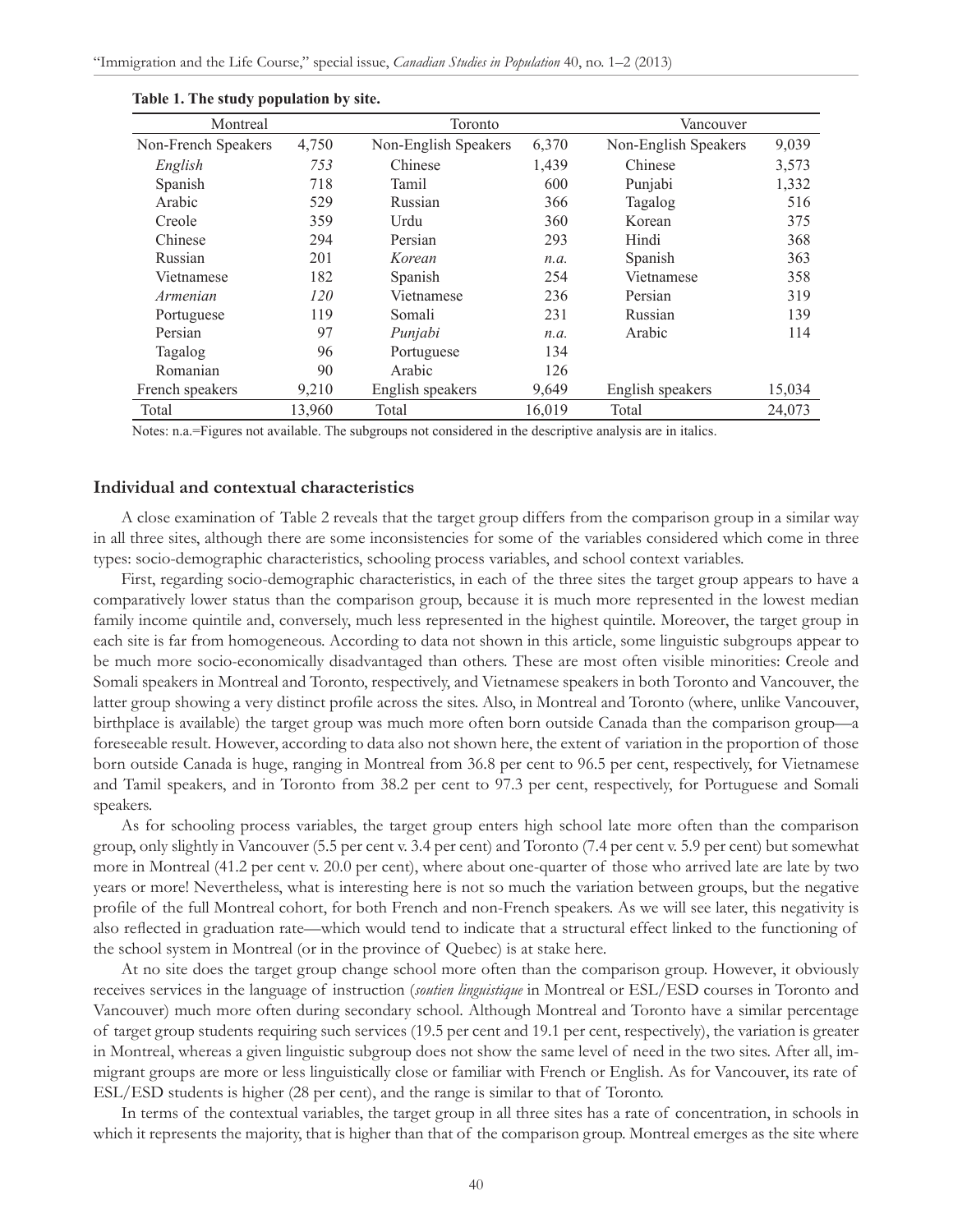|                             |                                                                               |                                  | Montreal               |                    | Toronto                 |          | Vancouver                       |                     |
|-----------------------------|-------------------------------------------------------------------------------|----------------------------------|------------------------|--------------------|-------------------------|----------|---------------------------------|---------------------|
| Type                        | Variable                                                                      | Characteristic                   | Non French<br>speakers | French<br>speakers | Non English<br>speakers | speakers | English Non English<br>speakers | English<br>speakers |
| Socio-                      | Gender                                                                        | % female                         | 49.0                   | 49.6               | 47.7                    | 48.4     | 48.6                            | 48.1                |
| demographic<br>variables    | Median family<br>income                                                       | % in lowest<br>quintile          | 30.3                   | 14.7               | 26.7                    | 14.9     | 30.8                            | 13.3                |
|                             |                                                                               | $%$ in highest<br>quintile       | 14.0                   | 23.0               | 10.5                    | 26.9     | 11.3                            | 24.9                |
|                             | Birthplace*                                                                   | % born outside<br>Canada         | 60.9                   | 10.1               | 73.8                    | 15.7     |                                 |                     |
| Schooling                   | Age upon entry                                                                | $%$ early / on time              | 58.8                   | 80.0               | 92.6                    | 94.1     | 94.5                            | 94.2                |
| process                     |                                                                               | $\%$ late by 2+ yrs              | 11.2                   | 1.3                | 0.0                     | 0.0      | 0.1                             | 0.1                 |
| variables                   | Changed school                                                                | $%$ yes                          | 33.7                   | 33.7               | 19.4                    | 19.3     | 39.3                            | 38.5                |
|                             | Services in language % yes<br>of instruction                                  |                                  | 19.5                   | 0.1                | 19.1                    | 2.1      | 27.9                            | $\theta$            |
|                             | Level of entry in<br>jurisdiction                                             | $\%$ in 1st year of<br>secondary | 19.3                   | 10.8               | 20.4                    | 18.4     | 6.8                             | 3.0                 |
| School context<br>variables | Attendance at a<br>socioeconomically<br>challenged school in<br>public sector | $%$ yes                          | 61.3                   | 58.1               | 39.9                    | 24.8     | 42.4                            | 21.0                |
|                             | Attendance at a<br>private school**                                           | $%$ yes                          | 22.3                   | 36.2               |                         |          | 9.3                             | 11.9                |
|                             | Concentration of                                                              | $\%$ in 0-25                     | 19.8                   | 62.4               | 5.3                     | 17.2     | 22.1                            | 49.2                |
|                             | target group in<br>school attended                                            | $% in 76-100$                    | 20.5                   | 1.4                | 17.5                    | 8.0      | 12.2                            | 1.0                 |

**Table 2. Characteristics of the target and comparison groups.**

Notes: \*Not available in Vancouver; \*\*Not available in Toronto.

school segregation between the target and comparison groups is the highest. In the other sites, a significant percentage of English speakers attend such concentration schools, which is not the case for French speakers in Montreal. As expected, concentration in schools in which the target group represents more than 75 per cent of the population is also very different between linguistic subgroups. For example, according to data again not shown here, Montreal's figures range from 2.2 per cent for Creole speakers to 35.1 per cent for Persian speakers; Toronto's range from 0.9 per cent for Vietnamese speakers to 27.3 per cent for Arabic speakers; and Vancouver's range from 2.0 per cent for Persian speakers to 29.0 per cent for Vietnamese speakers.

As could be expected from a comparatively lower median family income, private school attendance is lower, although only slightly, for the target group than the comparison group in Montreal and Vancouver where these data are available. Because of the generous funding allocated to private schools in Montreal, the proportion of students who attend private school is much higher there than in Vancouver for both the target and comparison groups. Nevertheless, the variation among linguistic subgroups is high. Particularly fascinating are the positions on the continuum of both Vietnamese and Tagalog subgroups, which are totally opposite of each other in Montreal and in Vancouver. This observation, as well as others on "same-group" variations across sites, points to the need to better understand what may be hidden beneath the language label. Could it be a reflection of differing birthplaces or ethnic origins in the source country?

In summary, a trend that clearly emerges from the three sites is the fact that, in contrast to the comparison group, the target group is somewhat less positive in terms of the sociodemographic, schooling process, and school context variables considered here, both within and across the three sites. Thus, as a whole, the target group possesses a profile that could perhaps lead one to expect potential problems in terms of schooling experience and outcomes.

#### **Indicators of academic performance and educational pathways**

Two variables are used to describe the educational experience of the students under study. The first variable― graduation rate two years after the expected year―expresses academic performance. And because graduating from a secondary school is one thing and aspiring to a postsecondary education is another, the second variable—rate of par-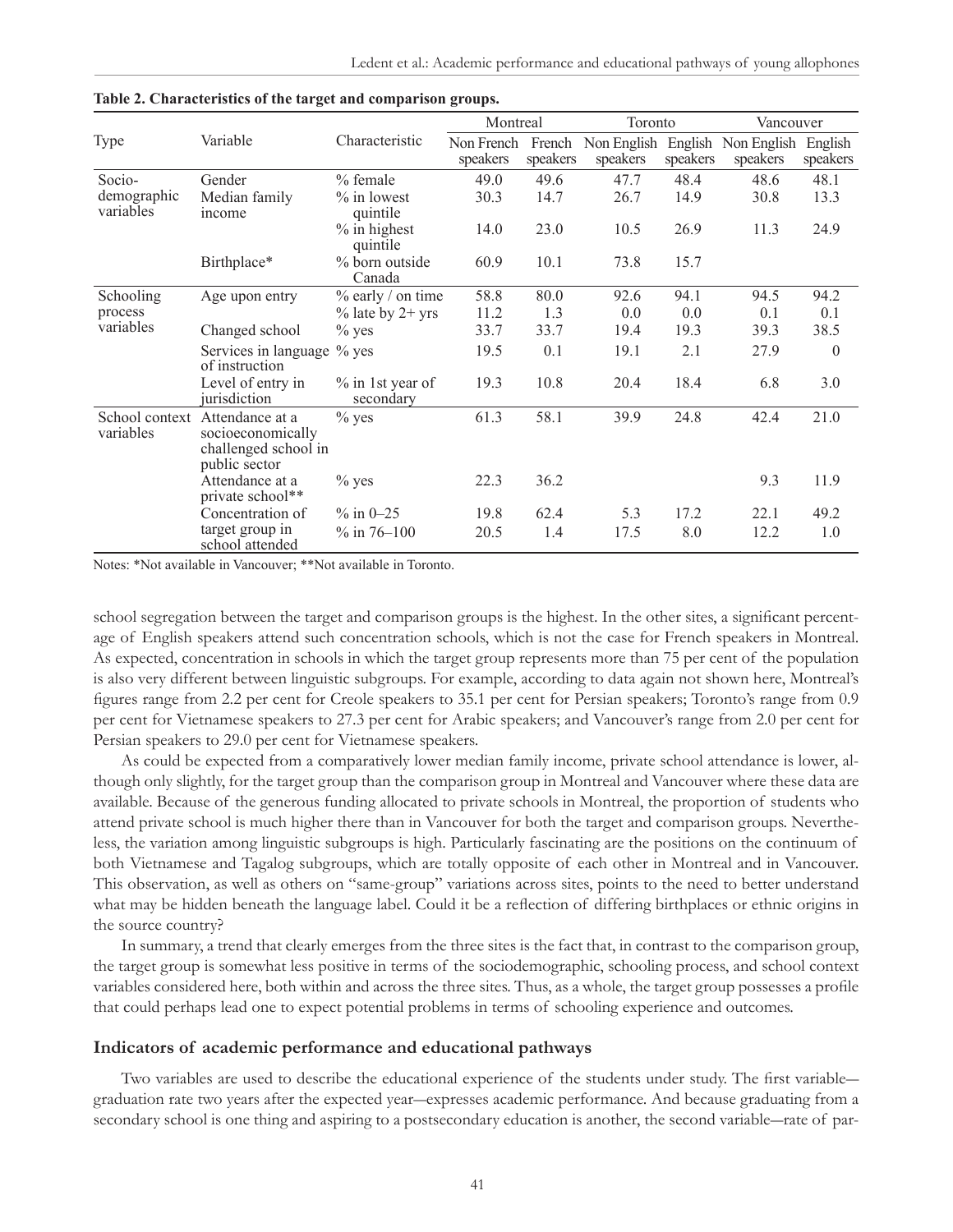| Montreal            |      | Toronto                 |      | Vancouver               |      |  |
|---------------------|------|-------------------------|------|-------------------------|------|--|
| Subgroup            | Rate | Subgroup                | Rate | Subgroup                | Rate |  |
| Non French Speakers | 62.4 | Non English Speakers    | 64.5 | Non English Speakers    | 81   |  |
| Spanish             | 53.2 | Chinese                 | 78.1 | Chinese                 | 89   |  |
| Arabic              | 70.7 | Tamil                   | 71.9 | Punjabi                 | 85   |  |
| Creole              | 40.5 | Urdu                    | 60.0 | Tagalog                 | 79   |  |
| Chinese             | 80.6 | Russian                 | 63.6 | Hindi                   | 71   |  |
| Vietnamese          | 84.1 | Persian                 | 51.5 | Korean                  | 81   |  |
| Portuguese          | 52.9 | Spanish                 | 46.9 | Spanish                 | 61   |  |
| Persian             | 66.0 | Vietnamese              | 62.3 | Vietnamese              | 68   |  |
| Tagalog             | 57.3 | Arabic                  | 53.6 | Persian                 | 75   |  |
| Romanian            | 84.4 | Portuguese              | 47.3 | Russian                 | 73   |  |
| Tamil               | 50.6 | Somali                  | 49.6 | Arabic                  | 73   |  |
| French Speakers     | 66.3 | <b>English Speakers</b> | 64.8 | <b>English Speakers</b> | 78   |  |

|  |  |  | Table 3. Cumulative graduation rate (%): Target group by subgroup and comparison group. |  |
|--|--|--|-----------------------------------------------------------------------------------------|--|
|  |  |  |                                                                                         |  |

Note: Graduation in province for Montreal and Vancouver but in jurisdiction for Toronto.

ticipation in a selective or university-bound course<sup>12</sup>—is designed to ascertain the probability that the same students are preparing for future postsecondary education.<sup>13</sup>

Overall, as can be seen in Table 3, students in the target group graduate more or less like those in the comparison group. Somewhat lower in Montreal (62.4 per cent v. 66.3 per cent), the cumulative graduation rate is similar in Toronto (64.5 per cent v. 64.8 per cent) and slightly higher in Vancouver (81 per cent v. 78 per cent). But in all three sites, there are notable differences among the various linguistic subgroups that appear to be wider in Montreal (between 40.5 per cent for Creole speakers and 84.4 per cent for Romanian speakers) than in Toronto (between 46.9 per cent for Spanish speakers and 78.1 per cent for Chinese speakers) and especially Vancouver (between 61 per cent for Spanish speakers and 89 per cent for Chinese speakers).

Moreover, although some linguistic subgroups present a relative performance that is consistent in all three sites (such as the high-achieving Chinese speakers and the low-achieving Spanish speakers), other linguistic subgroups perform differently depending on the site, as exemplified by Vietnamese speakers—who are a high-achieving subgroup in Montreal, an about-average subgroup in Toronto, and a low-achieving subgroup in Vancouver. However, black minority students (Creole speakers in Montreal and Somali students in Toronto) tend to be at risk, just like Portuguese speakers—at least, in Montreal and Toronto.

Data regarding participation in selective or university-bound courses reveal that such participation is higher in the target group than in the comparison group, but the difference between the two groups is substantially higher in Vancouver (54 per cent v. 28 per cent) than in Toronto (55.8 per cent v. 39.8 per cent) and especially Montreal (32.9 per cent v. 31.9 per cent; see Table 4). Here too, in each site there appear to be wide variations in the participation of the various linguistic subgroups, but this time they are only marginally wider in Montreal (between 6.4 per cent for Creole speakers and 67.3 per cent for Chinese speakers) than in Toronto (between 19.4 per cent for Portuguese speakers and 76.7 per cent for Chinese speakers) and Vancouver (between 19 per cent for Spanish speakers and 77 per cent for Chinese speakers).

In other words, the intercity differences just observed resemble those observed for graduation, except that compared to the students in the comparison group, those in the target group tend to do better with respect to participation than graduation—at all three sites. Moreover, intra-city differences are similar to those observed previously, with a notable exception in Vancouver, where the high-achieving Punjabi and Tagalog subgroups (in terms of cumulative graduation rates) have a rate of participation in a selective or university-bound course that is lower than that of English speakers.

<sup>12.</sup> In Montreal, participation in three courses (mathematics, physics, and chemistry) is needed to pursue a CEGEP program in the natural or health sciences. In Toronto, it is participation in any grade 12 university-bound courses in maths, English, or science. And finally, in Vancouver, it is participation in the course Principles of Maths 12.

<sup>13.</sup> In Quebec, unlike the rest of Canada, students do not move directly from secondary school to university. Rather, they have to transit through a college (CEGEP) where they spend two years pursuing a specific program in pure and applied sciences, health sciences, or social sciences that prepares them for university.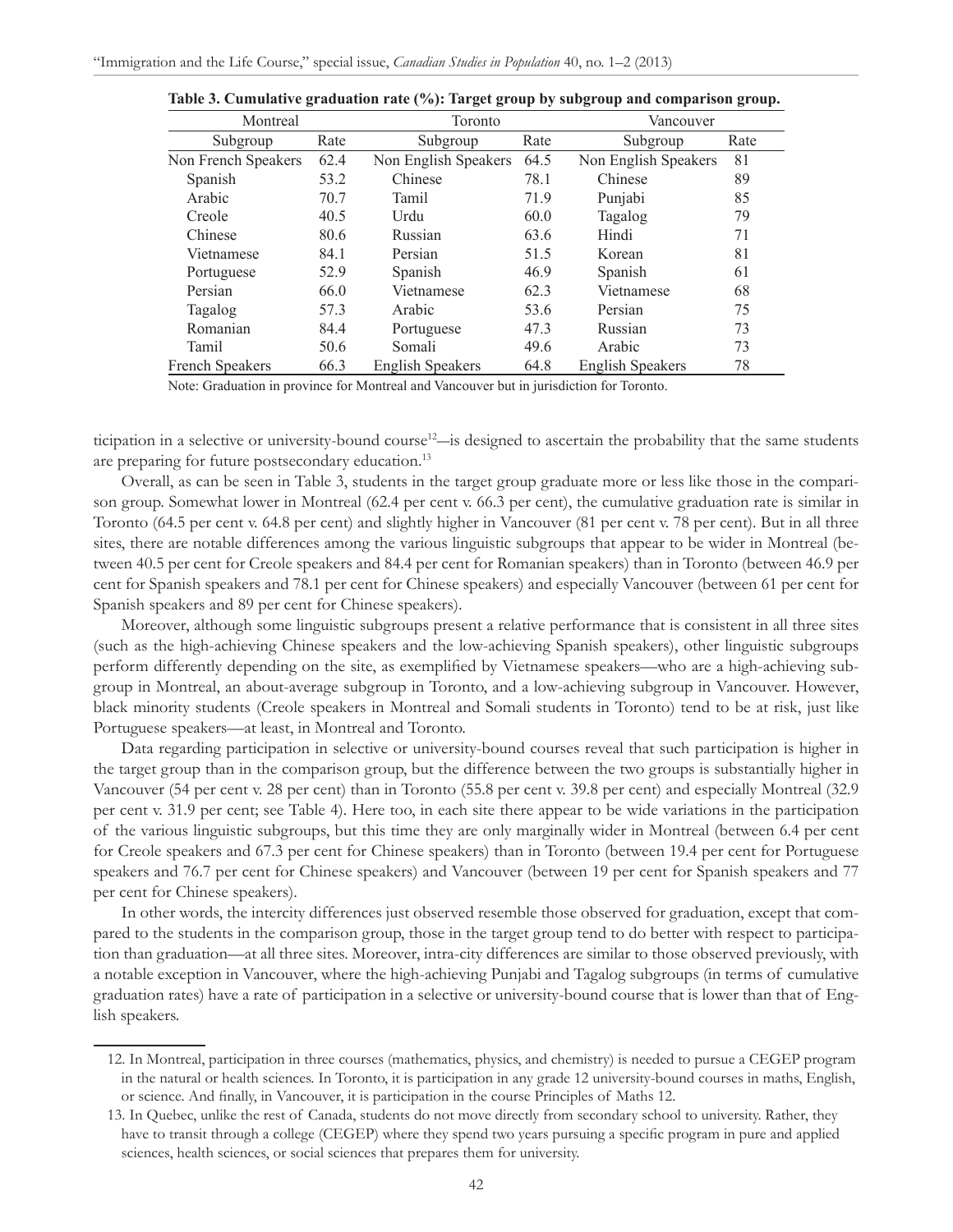| Montreal               |      | Toronto                 |      | Vancouver               |      |  |
|------------------------|------|-------------------------|------|-------------------------|------|--|
| Subgroup               | Rate | Subgroup                | Rate | Subgroup                | Rate |  |
| Non French Speakers    | 32.4 | Non English Speakers    | 55.8 | Non English Speakers    | 54   |  |
| Spanish                | 18.2 | Chinese                 | 76.7 | Chinese                 | 77   |  |
| Arabic                 | 41.8 | Tamil                   | 67.0 | Punjabi                 | 37   |  |
| Creole                 | 6.4  | Urdu                    | 54.7 | Tagalog                 | 36   |  |
| Chinese                | 67.3 | Russian                 | 60.4 | Hindi                   | 22   |  |
| Vietnamese             | 63.2 | Persian                 | 42.7 | Korean                  | 68   |  |
| Portuguese             | 16.8 | Spanish                 | 22.0 | Spanish                 | 19   |  |
| Persian                | 32.0 | Vietnamese              | 52.5 | Vietnamese              | 41   |  |
| Tagalog                | 13.5 | Arabic                  | 46.0 | Persian                 | 47   |  |
| Romanian               | 60.0 | Portuguese              | 19.4 | Russian                 | 55   |  |
| Tamil                  | 23.5 | Somali                  | 30.3 | Arabic                  | 39   |  |
| <b>French Speakers</b> | 31.9 | <b>English Speakers</b> | 39.8 | <b>English Speakers</b> | 28   |  |

**Table 4. Participation rate (%) in a selective or university-bound course: Target group by sugbroup and comparison group.**

Note: Graduation in province for Montreal and Vancouver but in jurisdiction for Toronto.

In brief, the various trends established from our descriptive analysis appear to concur with the explanations underpinning two of the main strands of literature mentioned earlier in section 4—on the one hand, a global positive impact of migration on educational aspirations and resilience, and on the other hand, a clear mitigating effect of cultural factors, for which our linguistic subgroup variable is a proxy.

## **Multivariate analysis (I): Graduation**

Undoubtedly, comparison of the graduation and participation indicators between the target group (and its various linguistic subgroups) and the comparison group is affected by the composition of the various subgroups in terms of their individual and contextual characteristics. Thus, the exposition shifts to a multivariate analysis, expected to reveal the true differences between the various subgroups by controlling for their characteristics and, in a second step, to assess the impact of these characteristics on the two indicators pertaining to the target and comparison groups.

The multivariate analysis consists of two parts. In the first part, graduation serves as the dependent variable, whereas in the second, participation in a selective or university-bound course serves that role. In both cases, the independent variables include a variable representative of the subgroups concerned as well as 10 variables closely linked to the 10 characteristics examined earlier in the descriptive analysis,<sup>14</sup> which are used here as control variables:

- three sociodemographic variables: gender, median family income, and birthplace;
- four variables linked to the schooling process: age upon entry, school change, services in the language of instruction (ESL/ESD or *soutien linguistique* received during secondary schooling), and entry level;
- three contextual variables: attendance at a private school, attendance at a public school identified as socioeconomically challenged, and concentration of the target group in the school attended. Precise definitions of these independent variables appear in Table 5.

Because the available information is on the students as well as the schools which they attend, the multivariate statistical analysis of each of the two dependent variables employs a multilevel model in which the students (level 1) are nested within the schools (level 2). Specifically, in regressing the two dependent variables—which happen to be categorical (yes/no) and not continuous—on the level 1 and level 2 predictors, we use a mixed logit model. Such a model falls in the category of hierarchical generalized linear models in which the dependent variable follows a Bernoulli (0/1) distribution, and the response of the dependent variables to the various predictors of both levels is

<sup>14.</sup> Only nine variables were used in the case of Toronto, because there are no private schools in the Toronto District School Board as well as Vancouver, where birthplace is not available.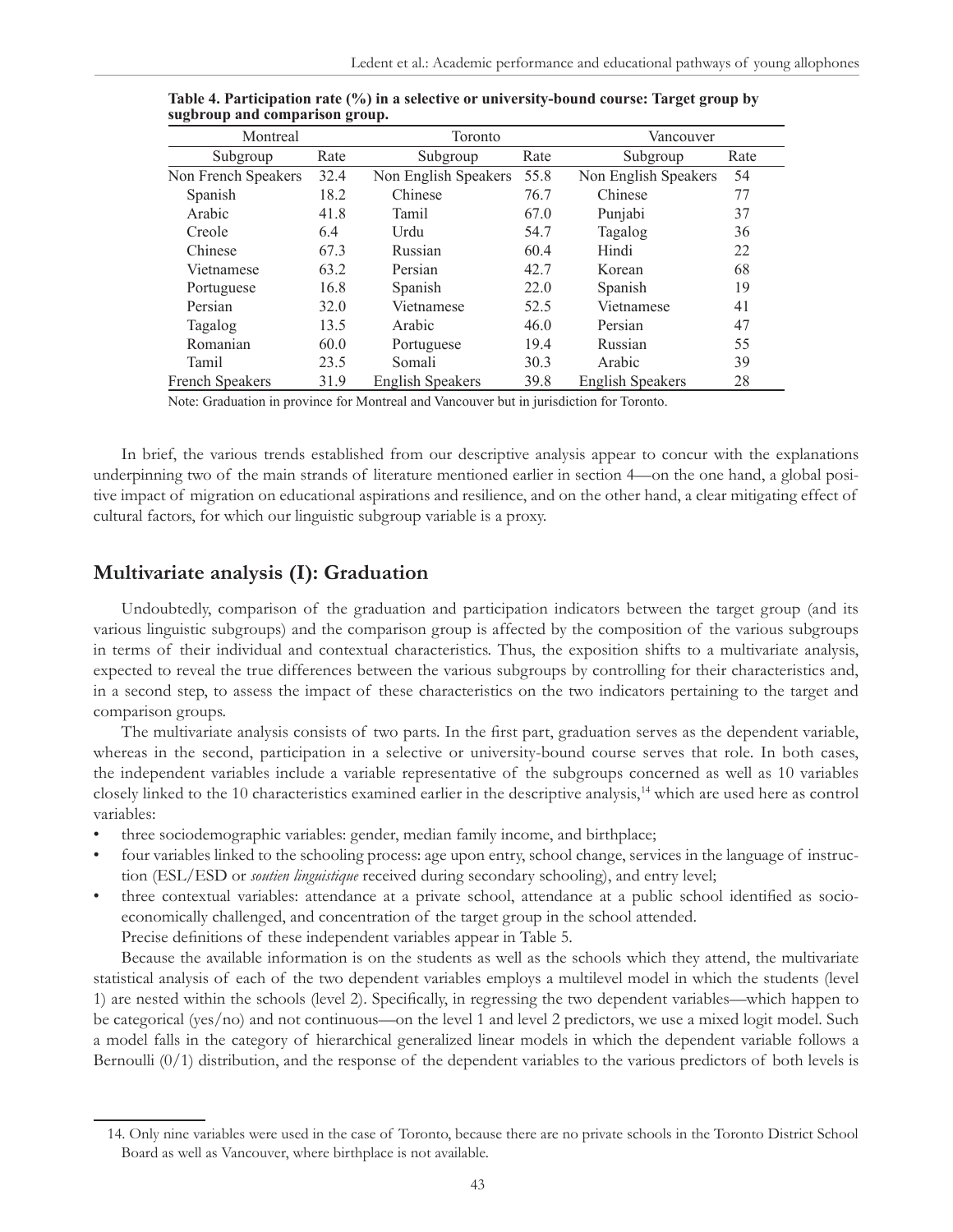| Type                 | Variable                                                    | Reference value     | Other value $(s)$            |  |
|----------------------|-------------------------------------------------------------|---------------------|------------------------------|--|
| Socio-               | Gender                                                      | Male                | Female                       |  |
| demographic          | Median family income (\$)                                   | Continuous variable |                              |  |
| variables            | Birthplace*                                                 | Canada              | Outside Canada               |  |
| Schooling            | Age upon entry                                              | Early / On time     | Late                         |  |
| process<br>variables | Changed school                                              | N0                  | Yes                          |  |
|                      | Services in language of                                     | N <sub>0</sub>      | Yes                          |  |
|                      | instruction                                                 |                     |                              |  |
|                      | Entry level in jurisdiction                                 | Primary             | 1st year of secondary        |  |
| School<br>context    | Attendance at a<br>socioeconomically challenged             | N <sub>0</sub>      | Yes                          |  |
| variables            | school in public sector                                     |                     |                              |  |
|                      | Attendance at a private school**                            | No                  | Yes                          |  |
|                      | Concentration of target group<br>in school attended $(\% )$ | $0 - 25$            | $26 - 50, 51 - 75, 76 - 100$ |  |

| Table 5. Multivariate analysis: The control variables. |  |  |
|--------------------------------------------------------|--|--|
|                                                        |  |  |

Notes: \*Not available in Vancouver; \*\*Not available in Toronto.

mapped by means of a logit link.<sup>15</sup> In practice, its estimation was made using the MIXED procedure available in the SAS software application (SAS 2008).<sup>16</sup>



#### *Figure 1. Odds of graduation: Target group and its linguistic subgroups v. comparison group.*  $\blacksquare$

Note: subgroups significant at < 0.001 are in bold, those significant at <0.05 are in bold italics, and those significant at  $\leq 0.1$  are in italics.

<sup>15.</sup> Using such an approach, it is impossible to evaluate the variance attributed to specific groups of individual factors (e.g., socio-demographic, schooling process, contextual). But it is possible to identify the percentage of total variation at the school level, which is explained by differences in the students received, at least for the variables included in the model. In the various tables presenting our estimated models, these statistics are presented as a proxy for the impact as a whole of the individual variables included on the right-hand side.

<sup>16.</sup> It should be noted that the intercept includes not only a fixed part but also a random part with a zero mean and a variance (s2u), which is established within the estimation procedure.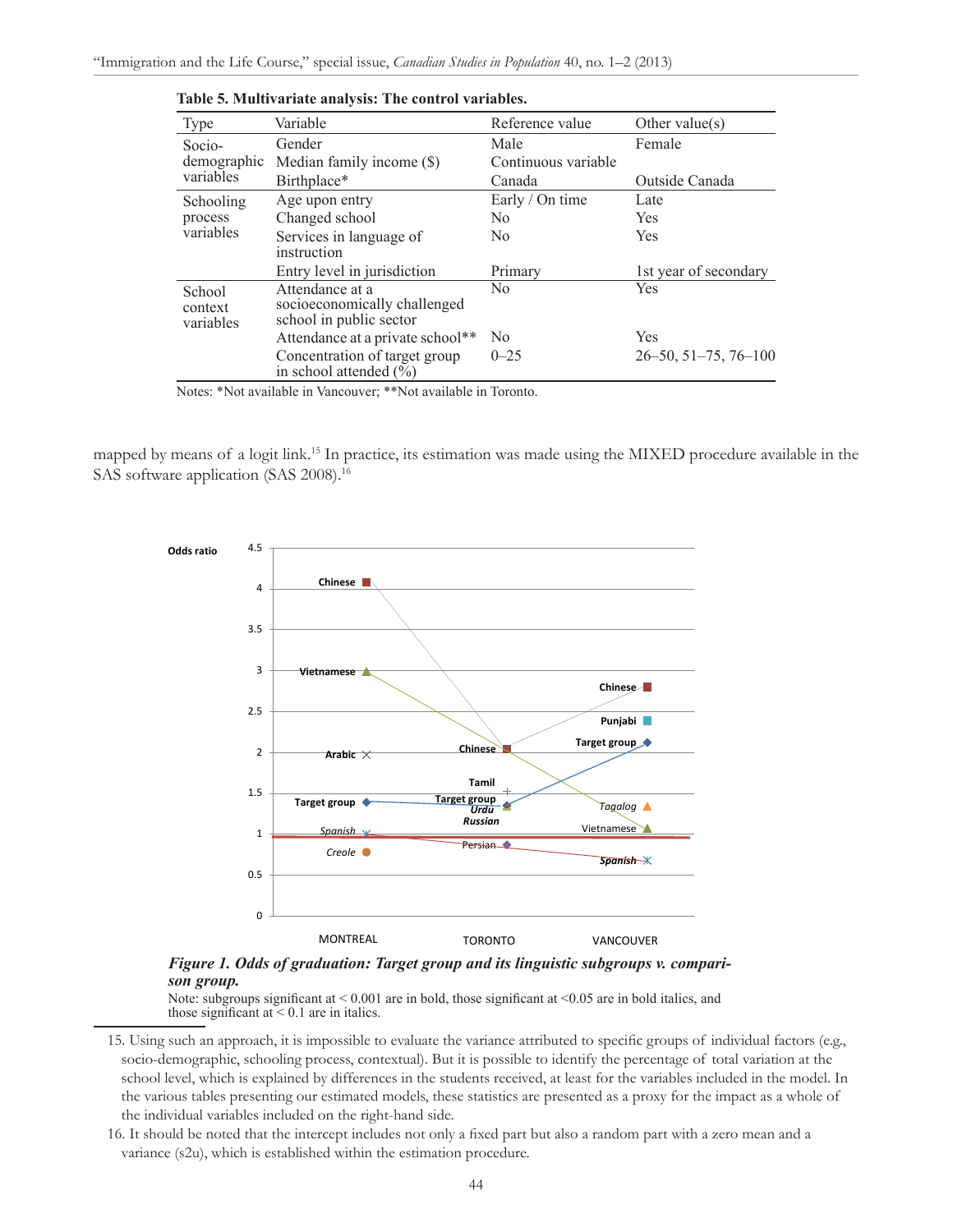|                |                            | Global                     | Models w/o<br>control | Models w/<br>control | Intraclass correlation |                     | % of school<br>variance |  |
|----------------|----------------------------|----------------------------|-----------------------|----------------------|------------------------|---------------------|-------------------------|--|
| Site           | Subgroup                   | odds<br>ratio <sup>a</sup> | Odds ratio            | Odds ratio           | Empty<br>model         | Models w<br>control | explained<br>by model   |  |
| Montreal       | Non French speakers        | 0.84                       | 1.08                  | $1.39***$            |                        | 33.4%               | 37.7%                   |  |
| $(N = 13,960)$ |                            |                            |                       |                      | 53.7%                  |                     |                         |  |
|                | Subgroups                  |                            |                       |                      |                        | 33.5%               | 37.6%                   |  |
|                | Spanish                    | 0.58                       | 0.87                  | 1.00                 |                        |                     |                         |  |
|                | Arabic                     | 1.23                       | $1.62***$             | $1.97***$            |                        |                     |                         |  |
|                | Creole                     | 0.35                       | $0.52***$             | $0.78*$              |                        |                     |                         |  |
|                | Vietnamese                 | 2.69                       | 2.78***               | 2.99***              |                        |                     |                         |  |
|                | Chinese                    | 2.11                       | $2.70***$             | 4.08***              |                        |                     |                         |  |
|                | Other non French speakers  | n.c.                       | 1.07                  | $1.40***$            |                        |                     |                         |  |
| Toronto        | Non English speakers       | 0.99                       | $1.26***$             | $1.35***$            |                        | $9.0\%$             | 30.7%                   |  |
| $(N = 16,233)$ |                            |                            |                       |                      | 13.0%                  |                     |                         |  |
|                | Subgroups                  |                            |                       |                      |                        | 9.0%                | 30.7%                   |  |
|                | Chinese                    | 1.94                       | $2.08***$             | $2.04***$            |                        |                     |                         |  |
|                | Tamil                      | 1.39                       | $1.52***$             | $1.68***$            |                        |                     |                         |  |
|                | Urdu                       | 0.81                       | $1.35***$             | $1.57**$             |                        |                     |                         |  |
|                | Russian                    | 0.95                       | 1.30                  | $1.54**$             |                        |                     |                         |  |
|                | Persian                    | 0.58                       | $0.73*$               | 0.87                 |                        |                     |                         |  |
|                | Other non English speakers | n.c.                       | $0.84*$               | 0.90                 |                        |                     |                         |  |
| Vancouver      | Non English speakers       | 1.20                       | $2.14***$             | $2.12***$            |                        | 17.5%               | 5.7%                    |  |
| $(N = 24,248)$ |                            |                            |                       |                      | 18.6%                  |                     |                         |  |
|                | Subgroups                  |                            |                       |                      |                        | 19.3%               | $0\%$                   |  |
|                | Chinese                    | 2.28                       | $2.90***$             | $2.80***$            |                        |                     |                         |  |
|                | Punjabi                    | 1.60                       | $2.03***$             | 2.39***              |                        |                     |                         |  |
|                | Vietnamese                 | 0.60                       | $0.68***$             | 1.07                 |                        |                     |                         |  |
|                | Tagalog                    | 1.06                       | 1.22                  | $1.34*$              |                        |                     |                         |  |
|                | Spanish                    | 0.44                       | $0.46***$             | $0.68**$             |                        |                     |                         |  |
|                | Other non English speakers | n. c.                      | 1.03                  | $1.28**$             |                        |                     |                         |  |

**Table 6. Odds of graduation: Odds ratios of target subgroup(s) v. comparison group.**

Notes: \*\*\*Significant at < 0.001; \*\*Significant at < 0.05; \*Significant at < 0.10; n.c.=Not calculated.

<sup>a</sup> Calculated from corresponding cumulative graduations rates.

#### **Graduation differences between the target and comparison groups**

We first explore whether the target group and its linguistic subgroups $17$  succeed better, all things being equal, than the comparison group. For each site separately, this is done by isolating, from the regression model estimated on the basis of the full student body, the impact of belonging, first, to the target group, and second, to the various linguistic subgroups (see the columns appearing in Table 6 under 'Models w/control').<sup>18</sup>

In each site, the target group clearly succeeds better in terms of graduation than the comparison group, especially in Vancouver, for which the odds ratio of the former versus the latter is 2.12 (compared to 1.39 in Montreal and 1.35 in Toronto). Differences between the linguistic subgroups are substantial (see also Fig. 1), with the Chinese subgroup outperforming the other subgroups at all three sites (with odds ratios of 4.08 in Montreal, 2.04 in Toronto and 2.80 in Vancouver), and the Vietnamese subgroup behaving differently in Montreal and Vancouver (with odd ratios of 2.99 and 1.07, respectively). Such differences can be interpreted as confirming either the impact of different family and community values and strategies, positive/negative relationships with the host society, or systemic factors such as the teacher's attitude or valorization of specific languages and cultures.

<sup>17.</sup> Limited here to five, because of statistical requirements regarding minimal size, so that one subgroup only (Chinese speakers) is considered in all three sites, and two others (Spanish and Vietnamese speakers) in just two sites (Montreal and Toronto).

<sup>18.</sup> The columns appearing in the same table under 'Models w/o control' give the corresponding results obtained without inclusion of the control variables.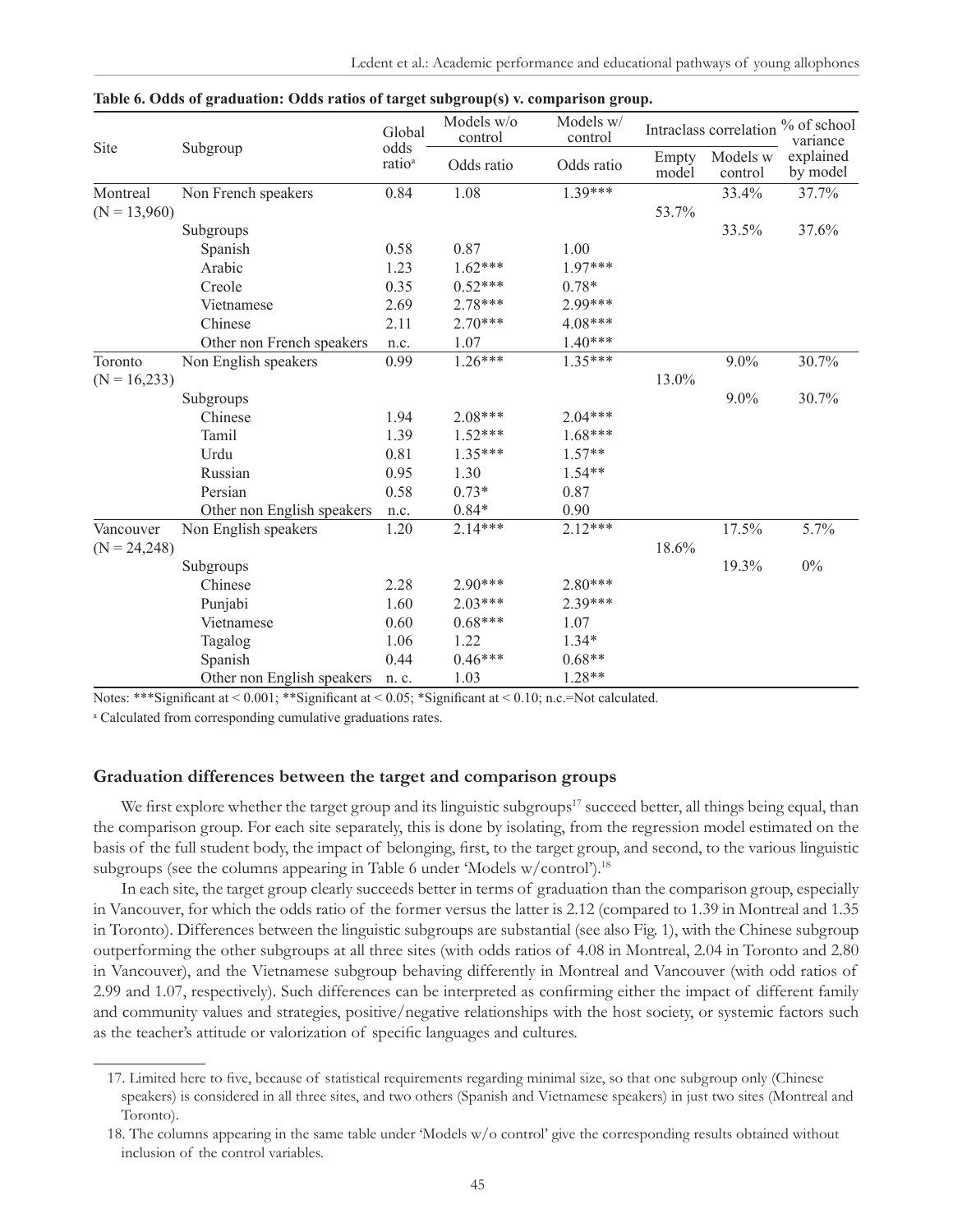| Type                              | Variables (ref. value)                                                             | Value                    | Montreal<br>$(N=4,750)$ | Toronto<br>$(N=6,370)$ | Vancouver<br>$(N=9,001)$ |
|-----------------------------------|------------------------------------------------------------------------------------|--------------------------|-------------------------|------------------------|--------------------------|
|                                   |                                                                                    |                          | Odds ratio              | Odds ratio             | Odds ratio               |
| Socio-                            | Gender (Male)                                                                      | Female                   | $1.68***$               | $1.91***$              | $1.64***$                |
| demographic                       | Median family income                                                               |                          | 1.00                    | $1.01***$              | 1.00                     |
| variables                         | Birthplace (Canada)                                                                | Outside<br>Canada        | 1.11                    | $1.32*$                | n.a.                     |
| Schooling<br>process<br>variables | Age upon entry (Early<br>/ On time)                                                | Late                     | $0.39***$               | $0.37***$              | $0.36**$                 |
|                                   | Changed school (No)                                                                | Yes                      | $0.67***$               | $0.33***$              | $0.27**$                 |
|                                   | Services in language<br>of instruction (No)                                        | Yes                      | $0.50***$               | $0.67***$              | 0.88                     |
|                                   | Entry level in<br>jurisdiction (Primary)                                           | 1st year of<br>secondary | 0.96                    | 0.88                   | $0.74***$                |
| School<br>context<br>variables    | Attendance at a<br>socioeconomically<br>challenged school in<br>public sector (No) | Yes                      | 0.93                    | 0.71                   | $0.79**$                 |
|                                   | Attendance at a private Yes<br>school (No)                                         |                          | $3.24***$               | n.a.                   | $2.75**$                 |
|                                   | Concentration of                                                                   | $26 - 50\%$              | 0.98                    | 1.24                   | 1.19                     |
|                                   | target group in school                                                             | $51 - 75%$               | 0.99                    | 1.21                   | 0.83                     |
|                                   | $(0-25\%)$<br>attended                                                             | 76-100%                  | $0.51**$                | 1.95*                  | $0.51*$                  |
|                                   | Variance of random intercept s2u                                                   |                          | $0.79***$               | $0.16***$              | $0.81***$                |
|                                   | Intra-class correlation (empty model)                                              |                          | 40.5%                   | 11%                    | 15.4%                    |
|                                   | Intra-class correlation (full model)                                               |                          | 19.4%                   | 5%                     | 19.8%                    |
|                                   | Percentage of school variance explained by model                                   |                          | 52.0%                   | 54.5%                  | 0%                       |

|  |  |  | Table 7. Odds of graduation: Impact of factors on target group. |  |  |  |  |  |  |  |
|--|--|--|-----------------------------------------------------------------|--|--|--|--|--|--|--|
|--|--|--|-----------------------------------------------------------------|--|--|--|--|--|--|--|

Notes: \*\*\*Significant at < 0.001; \*\*Significant at < 0.05; \*Significant at < 0.10; n.a.=Not available.

#### **Impact of the factors on graduation of the target group**

We now turn to identifying the factors that influence the achievements of the target group. The global impact of individual and contextual variables is assessed first. The relevance of this assessment is twofold. On the one hand, as seen earlier, other studies show that some factors, such as socioeconomic status, have less explanatory power for some immigrant groups than for the full population. On the other hand, if all the groups share many factors, this would point to the relevance of mainstream and generic policies and programs in answering the needs of our target group (and vice versa).

Leaving aside the concentration of the target group in the school attended,<sup>19</sup> the other nine factors of influence affect graduation in a common direction in the three sites (see Table 7). Their effects, however, are consistently significant in only four cases. Two of those cases concern a factor having a positive effect: being a female (rather than a male) and attending a private (rather than a public) school, as would be expected from the international literature and public perceptions. By contrast, the other two cases relate to factors having a negative effect: arriving late (rather than early or on time) and changing school (rather than not), as often suggested by decision-makers, parents, communities and academics.

In the remaining five cases, the effect of the influence factor appears to be not significant in one site (birthplace and services in the language of instruction) or even two sites (income, level of entry in the school system, and attending a school that is socioeconomically challenged). Undoubtedly, the fact that the impact of median family income is not significant in Montreal and in Vancouver but is significant in Toronto is in line with the literature described earlier, thereby pointing to higher discrepancies that exist among immigrant communities between their current socioeconomic position and their actual cultural and educational capital, largely influenced by their status

<sup>19.</sup> In the estimated regression pertinent here as well the others to come, this variable tends to yield largely incoherent results, and thus it will not be subject to comment in this article.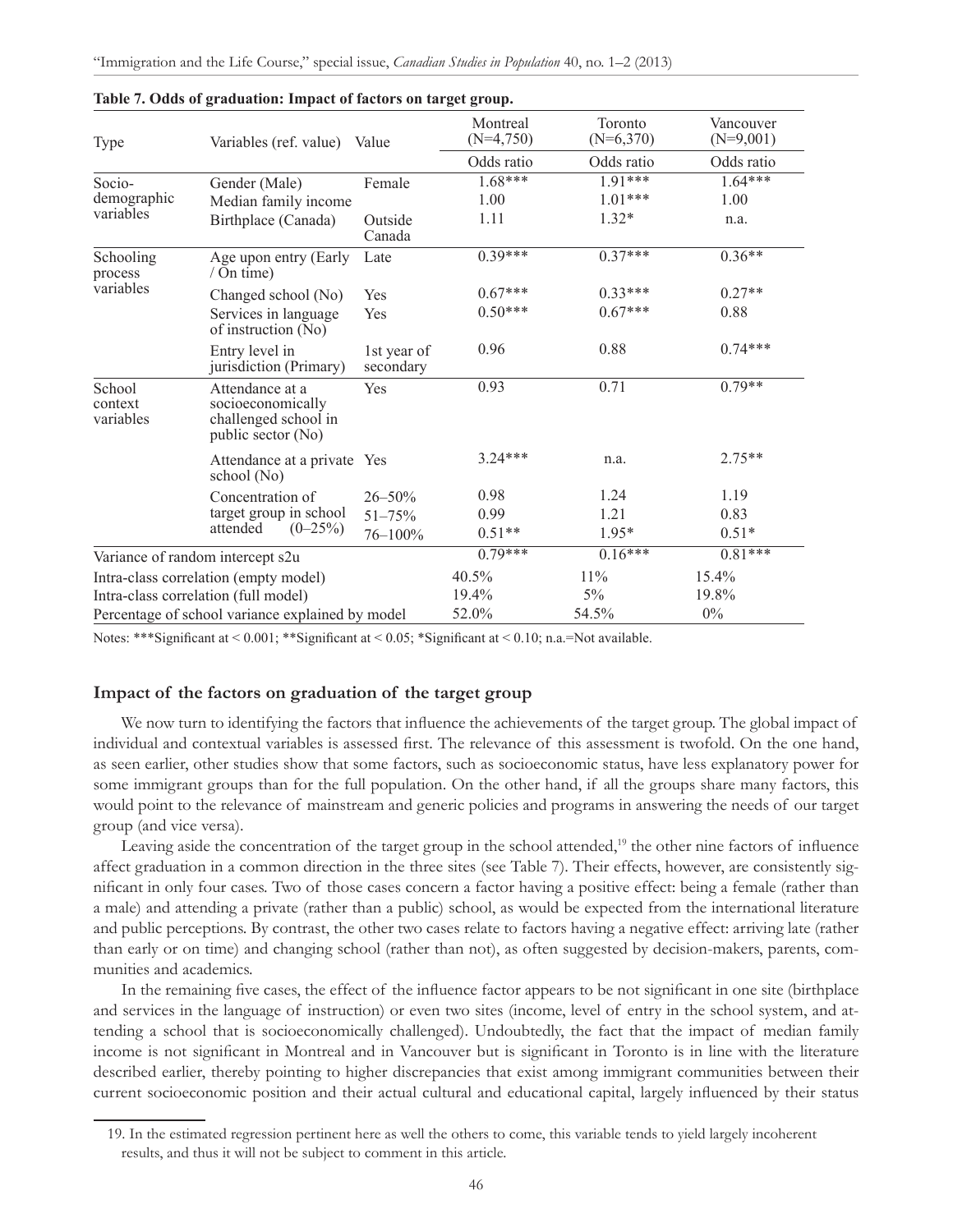| Type                           | Variables (ref. value)                                                             | Value                    | Montreal<br>$(N=9,210)$ | Toronto<br>$(N=9,827)$ | Vancouver<br>$(N=15,247)$ |
|--------------------------------|------------------------------------------------------------------------------------|--------------------------|-------------------------|------------------------|---------------------------|
|                                |                                                                                    |                          | Odds ratio              | Odds ratio             | Odds ratio                |
| Socio-                         | Gender (Male)                                                                      | Female                   | $1.81***$               | $1.41***$              | $1.73***$                 |
| demographic                    | Median family income                                                               |                          | $1.01***$               | $1.01***$              | $1.01***$                 |
| variables                      | Birthplace (Canada)                                                                | Outside<br>Canada        | $1.58***$               | $0.84**$               | n.a.                      |
| Schooling<br>process           | Age upon entry (Early<br>/ On time)                                                | Late                     | $0.17***$               | $0.30***$              | $0.20***$                 |
| variables                      | Changed school (No)                                                                | Yes                      | $0.29***$               | $0.34***$              | $0.27***$                 |
|                                | Services in language<br>of instruction (No)                                        | Yes                      | 0.52                    | $1.24*$                | 1.04                      |
|                                | Entry level in<br>jurisdiction (Primary)                                           | 1st year of<br>secondary | 0.82                    | $0.73***$              | 0.32                      |
| School<br>context<br>variables | Attendance at a<br>socioeconomically<br>challenged school in<br>public sector (No) | <b>Yes</b>               | $0.46*$                 | $0.51***$              | 1.03                      |
|                                | Attendance at a private<br>school (No)                                             | Yes                      | $2.04*$                 | n.a.                   | 3.93                      |
|                                | Concentration of                                                                   | 26-50%                   | 1.59                    | 1.20                   | $1.21***$                 |
|                                | target group in school                                                             | $51 - 75%$               | 2.06                    | 1.24                   | $0.84**$                  |
|                                | attended $(0-25%)$                                                                 | 76-100%                  | 2.19                    | $2.21***$              | 0.87                      |
|                                | Variance of random intercept s2u                                                   |                          | $1.78***$               | $0.59***$              | 0.28                      |
|                                | Intra-class correlation (empty model)                                              |                          | 54.5%                   | 17%                    | 13.6%                     |
|                                | Intra-class correlation (full model)                                               |                          | 35.1%                   | 19%                    | 7.8%                      |
|                                | Percentage of school variance explained by model                                   |                          | 35.7%                   | 41.1%                  | 42.8%                     |

|  | Table 8. Odds of graduation: Impact of factors on comparison group. |  |  |
|--|---------------------------------------------------------------------|--|--|

Notes: \*\*\*Significant at < 0.001; \*\*Significant at < 0.05; \*Significant at < 0.10; n.a.=Not available.

in the country of origin. But it could also be linked to the limitations of our indicator, which does not measure the median income of the students' families but rather the median family income in the enumeration area in which they live. By contrast, the fact that non-French speakers do not seem to be affected by attending a school identified as socioeconomically challenged in Montreal, whereas non-English speakers are affected in Vancouver, is more difficult to comprehend, although it could be linked to the fact that, as noted earlier, such schools are actually the norm in Montreal (as the indicator is defined on a Quebec-wide basis) but represent a much more limited sample of the 12 school boards studied in Vancouver. Finally, the remaining three inconsistent factors across sites (birthplace, level of entry, level and services in the language of instruction) point to the great variability of dynamics and cases that can be hidden by such variables, whose identification is clearly beyond the scope of this general conclusion. Nevertheless, for policymakers this finding is interesting because it shows that none of these three characteristics is a clear predictor, on a pan-Canadian basis, of a negative educational experience.

#### **Impact of factors on graduation: Target versus comparison groups**

Broadly speaking, the effects of the factors of influence on graduation of the target group also apply, to some extent, to the comparison group. This time, six rather than all nine of the factors of influence affect graduation in a common direction at all three sites (see Table 8). First, the four factors of influence previously found to be consistently significant for the target group remain here. Particularly noteworthy is the fact that two of those factors (age on arrival and changing schools) have at all three sites a substantially larger impact on the comparison group than on the target group, which probably means that the rationale behind these two schooling process factors is not the same for the two groups. We surmise that for the target group, such a rationale is associated with pre-migratory factors and the time needed to adjust to the host country, whereas for the comparison group, it is related to social and learning problems. Second, the remaining two factors of influence having an effect with a common direction are two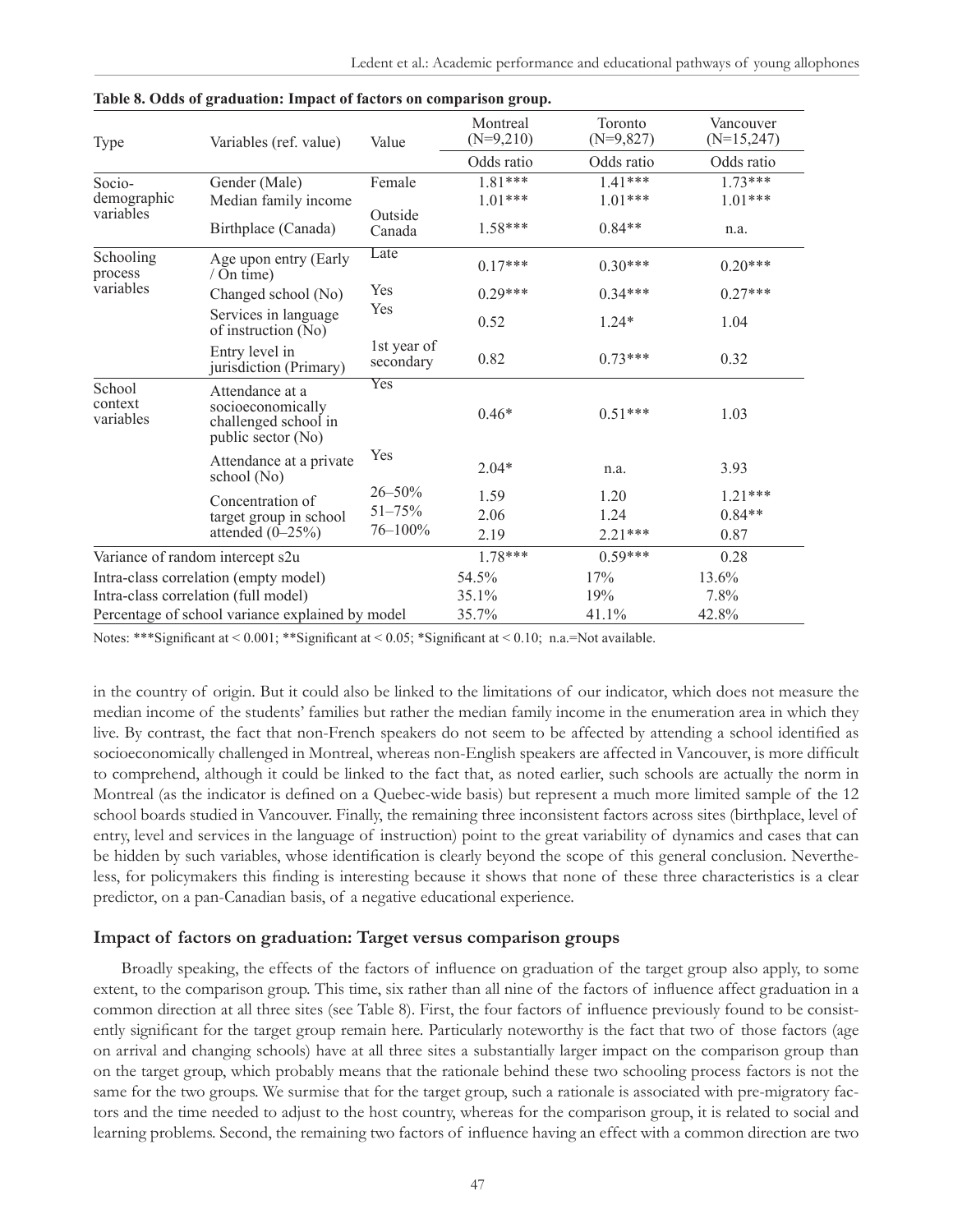of the factors which, for the target group, were found to be not significant at one or two sites. It is still the case for one of them (entry level) but not so for the other (income), which turns out to be very significant at all three sites: socioeconomic background plays a greater role in the graduation of students using at home the dominant language of the site than in the graduation of those not using it.

Third and last, the remaining three variables lack an effect with a common direction influence, and they are the same variables for which the effect with a common direction on graduation of the target group was not consistently significant. Here, the direction of the effect displayed by these three variables can differ between sites, as it runs in the opposite way (to that substantiated for the target group)—once (for birthplace in Toronto and attendance at a socioeconomically challenged school in Vancouver) or even twice (for services in the language of instruction in Toronto and Vancouver).

# **Multivariate analysis (II) : Participation in a selective or university-bound course**

We now shift from the first outcome indicator, representative of the students' academic performance, to the second indicator, representative of their educational pathways—or, more exactly, their aspirations for postsecondary education.

#### **Participation differences between the target and comparison groups**

As for the first indicator, we begin by examining whether the target group and its linguistic subgroups fare better than the comparison group. Again, this is done by isolating, from the estimated regression model, the impact of be-

|                |                            | Global                     | Models w/o<br>control | Models w/<br>control |                | Intraclass correlation | % of school<br>variance |
|----------------|----------------------------|----------------------------|-----------------------|----------------------|----------------|------------------------|-------------------------|
| Site           | Subgroup                   | odds<br>ratio <sup>a</sup> | Odds ratio            | Odds ratio           | Empty<br>model | Models w/<br>control   | explained<br>by model   |
| Montreal       | Non French speakers        | 1.16                       | $1.61***$             | $1.49***$            |                | 7.7%                   | 46.0%                   |
| $(N=9,360)$    |                            |                            |                       |                      | 14.2%          |                        |                         |
|                | Subgroups                  |                            |                       |                      |                | 7.3%                   | 48.4%                   |
|                | Spanish                    | 0.57                       | $0.77**$              | $0.70***$            |                |                        |                         |
|                | Arabic                     | 1.72                       | $2.29***$             | $1.96***$            |                |                        |                         |
|                | Creole                     | 0.14                       | $0.26***$             | $0.26***$            |                |                        |                         |
|                | Vietnamese                 | 3.77                       | $3.41***$             | 3.49***              |                |                        |                         |
|                | Chinese                    | 4.31                       | $5.90***$             | 5.87***              |                |                        |                         |
|                | Other non French speakers  | n.c.                       | $1.53***$             | $1.38***$            |                |                        |                         |
| Toronto        | Non English speakers       | 1.50                       | $1.73***$             | $1.82***$            |                | 20%                    | 4.8%                    |
| $(N=11,609)$   |                            |                            |                       |                      | 21%            |                        |                         |
|                | Subgroups                  |                            |                       |                      |                | 20%                    | 4.8%                    |
|                | Chinese                    | 3.45                       | $2.56***$             | $2.86***$            |                |                        |                         |
|                | Tamil                      | 2.30                       | $2.17***$             | $2.32***$            |                |                        |                         |
|                | Urdu                       | 1.46                       | $1.77***$             | 1.83***              |                |                        |                         |
|                | Russian                    | 1.64                       | $1.37***$             | $1.62***$            |                |                        |                         |
|                | Persian                    | 0.87                       | 0.90                  | $1.10***$            |                |                        |                         |
|                | Other non English speakers | n.c.                       | 0.99                  | 0.97                 |                |                        |                         |
| Vancouver      | Non English speakers       | 3.27                       | $3.54***$             | $2.73***$            |                | 8.6%                   | 38.7%                   |
| $(N = 21,450)$ |                            |                            |                       |                      | 14.0%          |                        |                         |
|                | Subgroups                  |                            |                       |                      |                | 7.6%                   | 46.0%                   |
|                | Chinese                    | 8.50                       | $11.19***$            | $10.95***$           |                |                        |                         |
|                | Punjabi                    | 1.71                       | $1.52***$             | $1.63***$            |                |                        |                         |
|                | Vietnamese                 | 1.88                       | $2.33***$             | $3.13***$            |                |                        |                         |
|                | Tagalog                    | 1.63                       | $1.52***$             | $1.52***$            |                |                        |                         |
|                | Spanish                    | 0.55                       | $0.65**$              | $0.71**$             |                |                        |                         |
|                | Other non English speakers | n.c.                       | $2.13***$             | $2.07***$            |                |                        |                         |

**Table 9. Odds of participation in selective/university-bound course: Odds ratios of target group(s) v. comparison group.**

Notes: \*\*\*Significant at < 0.001; \*\*Significant at < 0.05; \*Significant at < 0.10; n.c.=Not calculated.

<sup>a</sup> Calculated from corresponding participation rates.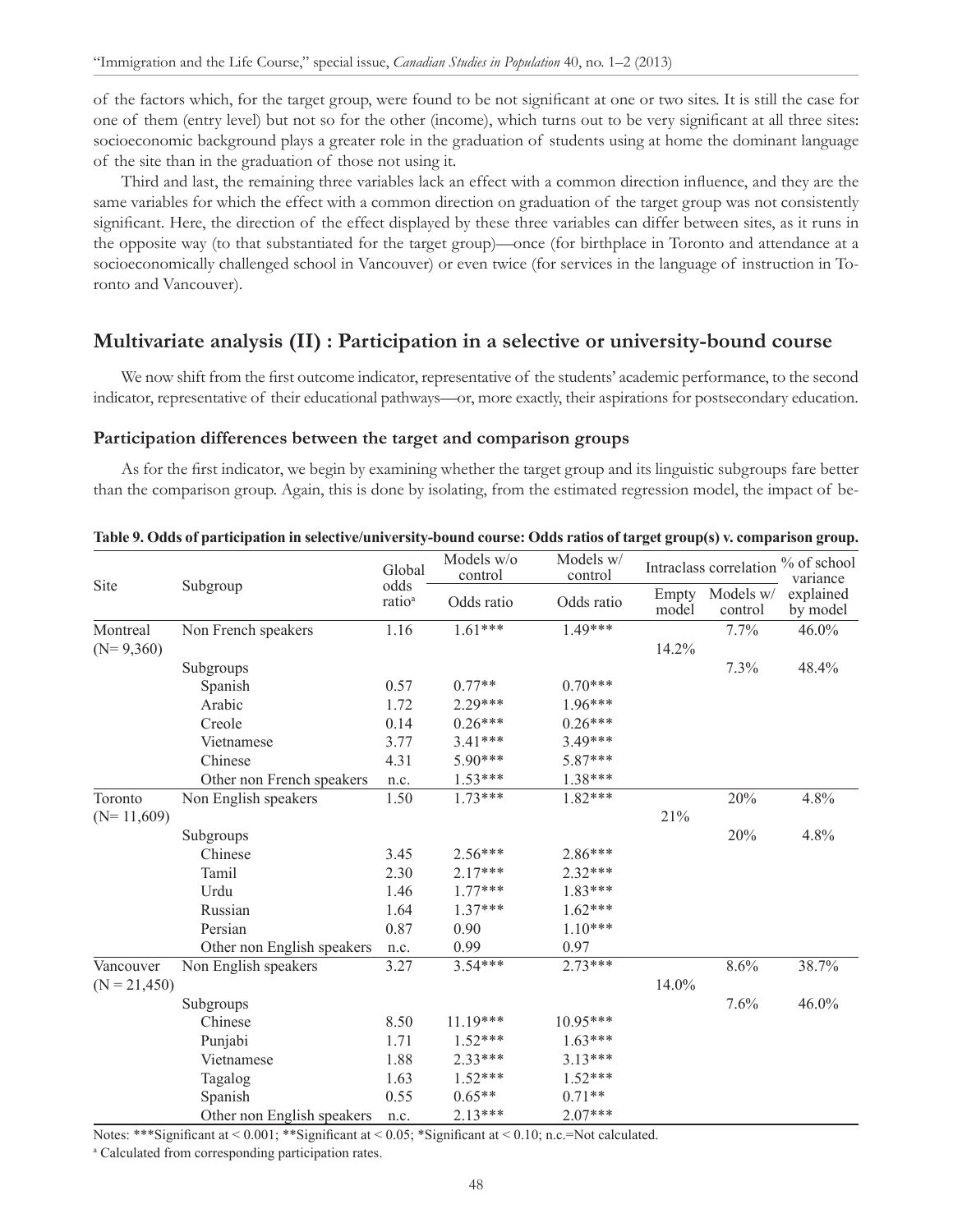

Figure 2. Odds of participation in a selective or university-bound course: Target *group and its linguistic subgroups v. comparison group.* 

Note: subgroups significant at  $\leq 0.001$  are in bold, those significant at  $\leq 0.05$  are in bold italics, and those significant at  $\leq 0.1$  are in italics.

longing, first, to the target group, and second, to the various linguistic subgroups. However, this time the estimation is based not on the full student body but, rather to ensure that the analysis does not become a self-fulfilling prophecy, on the students who remained long enough in the school system to show a mark in any subject in *Secondaire 5* in Montreal or in grade 12 at the other two sites.

As can be seen from the columns appearing in Table 9 under "Models w/control," the target group tends to participate in a selective or university-bound course more often than the comparison group. This is especially true in Vancouver, where the odds ratio of the former versus the latter reaches 2.73, versus 1.82 in Toronto and 1.49 in Montreal. Moreover, there are large differences between the various linguistic subgroups (also see Fig. 2), with the Chinese subgroup outdoing the other subgroups at all sites (with odds ratios of 5.87 in Montreal, 2.86 in Toronto, and 11.0 in Vancouver), the Spanish subgroup positioning itself below the speakers of the local dominant language in Montreal and Vancouver (with odds ratios equal to 0.70 and 0.71, respectively), and the Creole subgroup clearly avoiding participation in Maths/Physics/Sciences in Montreal (with an odds ratio as low as 0.26).

Interestingly, comparison of the odds ratios obtained here with those previously obtained in the case of graduation leads to two discernible trends. First, the target group outperforms the comparison group more substantially with respect to participation than graduation in Toronto (1.82 v. 1.35) and Vancouver (2.73 v. 2.12) but not in Montreal (1.49 v. 1.39). Second, the range of variation between the five subgroups of the target group is substantially higher for participation than graduation in Montreal (22 v. 5 times) and Vancouver (15 v. 4 times) but somewhat less in Toronto (3 v. 2 times).

#### **Impact of factors on participation of the target group**

In comparison with the corresponding influence on graduation, the influence of the various factors on participation in a selective or university-bound course of the target group is clearly not as sharp (see Table 10). Indeed, only five of the nine factors act in the same direction. They include three of the four variables found to have a consistently significant effect on graduation (age at arrival, school change, and attendance in a private school), an effect that they still have here.<sup>20</sup> They also include two of the variables found not to have a consistently significant effect, although in

<sup>20.</sup> Although the rather large impact of the private school variable in Vancouver is not statistically significant.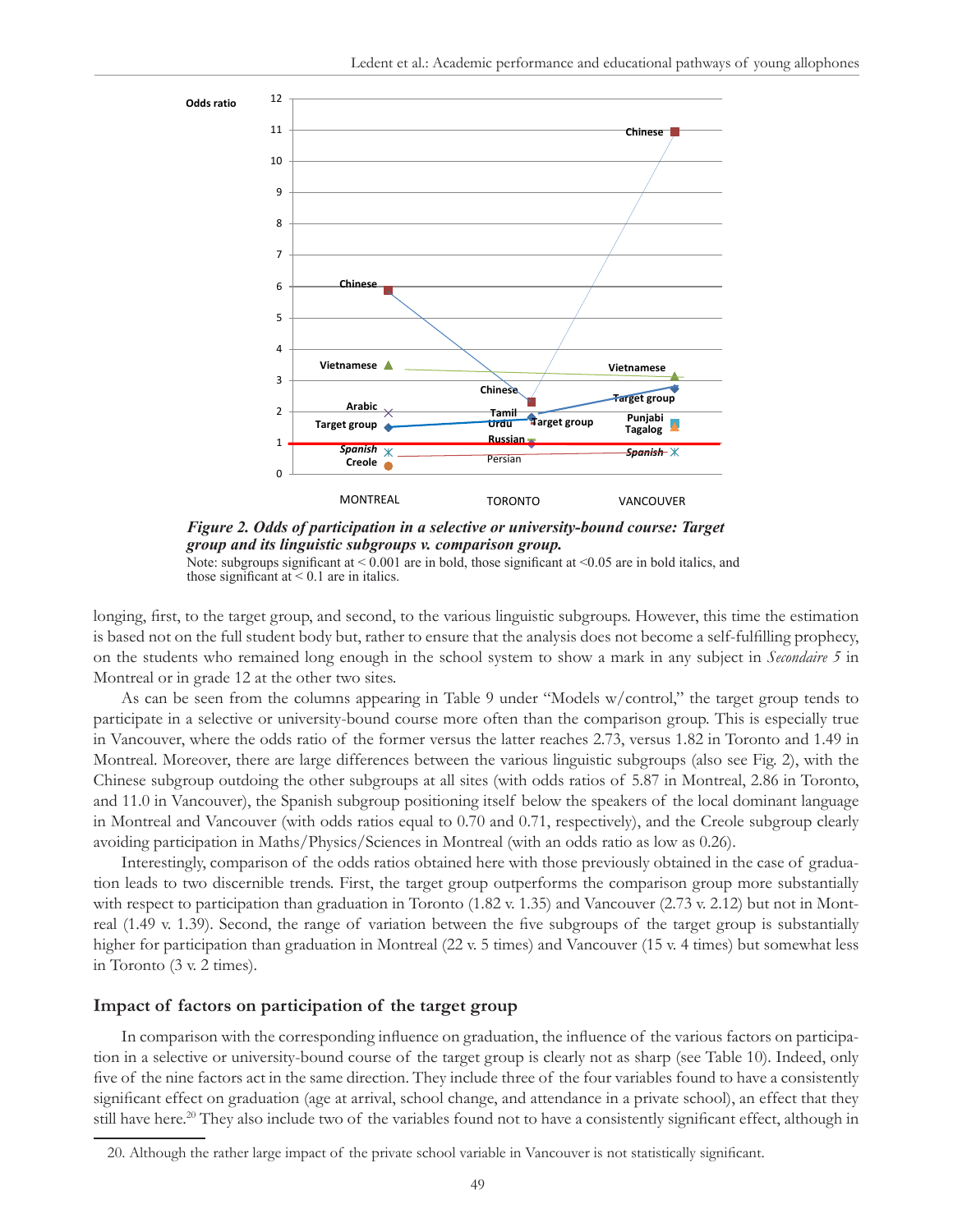| Type                                             | Variables (ref. value)                                                             | Value                    | Montreal<br>$(N=2,930)$ | Toronto<br>$(N=3,333)$ | Vancouver<br>$(N=8,175)$ |
|--------------------------------------------------|------------------------------------------------------------------------------------|--------------------------|-------------------------|------------------------|--------------------------|
|                                                  |                                                                                    |                          | Odds ratio              | Odds ratio             | Odds ratio               |
| Socio-                                           | Gender (Male)                                                                      | Female                   | 0.91                    | $1.47***$              | 0.92                     |
| demographic<br>variables                         | Median family income                                                               |                          | $1.00**$                | $1.01**$               | $1.00**$                 |
|                                                  | Birthplace (Canada)                                                                | Outside<br>Canada        | $1.48***$               | 0.81                   | n.a.                     |
| Schooling<br>process                             | Age upon entry (Early<br>$/ \text{On time}$                                        | Late                     | $0.63***$               | 0.65                   | $0.50***$                |
| variables                                        | Changed school (No)                                                                | Yes                      | $0.52***$               | $0.44***$              | $0.50***$                |
|                                                  | Services in language<br>of instruction (No)                                        | Yes                      | 1.48                    | $0.45***$              | 1.12                     |
|                                                  | Entry level in<br>jurisdiction (Primary)                                           | 1st year of<br>secondary | $1.69*$                 | 1.20                   | $1.48***$                |
| School<br>context<br>variables                   | Attendance at a<br>socioeconomically<br>challenged school in<br>public sector (No) | Yes                      | 1.17                    | 0.76                   | 0.64                     |
|                                                  | Attendance at a<br>private school (No)                                             | Yes                      | $2.47***$               | n.a.                   | 2.28***                  |
|                                                  | Concentration of                                                                   | $26 - 50%$               | 0.75                    | 2.01                   | $1.23**$                 |
|                                                  | target group in school                                                             | $51 - 75%$               | $0.61*$                 | 1.87                   | 0.90                     |
|                                                  | attended<br>$(0-25%)$                                                              | $76 - 100\%$             | $0.61*$                 | $3.07*$                | $0.69**$                 |
| Variance of random intercept s2u                 |                                                                                    |                          | $0.32***$               | $0.57***$              | $0.45***$                |
| Intra-class correlation (empty model)            |                                                                                    |                          | 18.1%                   | 24%                    | 22.8%                    |
| Intra-class correlation (full model)             |                                                                                    |                          | 8.8%                    | 15%                    | 12.0%                    |
| Percentage of school variance explained by model |                                                                                    |                          | 51.5%                   | 37.5%                  | 47.3%                    |

| Table 10. Odds of participation in selective/university-bound course: Impact of factors on target group. |  |  |  |
|----------------------------------------------------------------------------------------------------------|--|--|--|
|                                                                                                          |  |  |  |

Notes: \*\*\*Significant at < 0.001; \*\*Significant at < 0.05; \*Significant at < 0.10. n.a.=Not available.

a common direction, on graduation: entry level, which is now significant at two sites rather than just one, and income, which is highly significant at all three sites rather than just one.

Entry level is particularly remarkable, because its influence runs in the opposite direction to the one it had for graduation. Although arriving in the first year of secondary school (rather than in primary school) tends to reduce the likelihood of graduating, it increases the chances of continuing on to CEGEP/university. Another factor whose influence on participation is not the same as on graduation is gender. Whereas being a female (rather than a male) increases in a consistently significant manner the chances of graduating, it reduces the likelihood of participating in a selective or university-bound course, although not significantly, in both Montreal and Vancouver.

Finally, the three remaining factors, which were found to have a common but not always significant influence on graduation, display here an even more divergent pattern in the sense that in several instances they influence participation in the opposite direction, although not in a significant way: attendance at a socioeconomically challenged school in Montreal, birthplace in Toronto, and services in the language of instruction in both Montreal and Vancouver.

#### **Impact of factors on participation: Target versus comparison groups**

In the comparison group, it would appear that the factors of influence on resilience towards postsecondary education act in the same direction as for the target group, except for attendance at a socioeconomically challenged school in Montreal (see Table 11). Thus, as was the case for the target group, the direction of influence is not congruent at all three sites. Nevertheless, regardless of the direction of influence, all nine variables concerned have a significant influence at two of the sites: Toronto and Vancouver. In Montreal, it is the case for only six of them, be-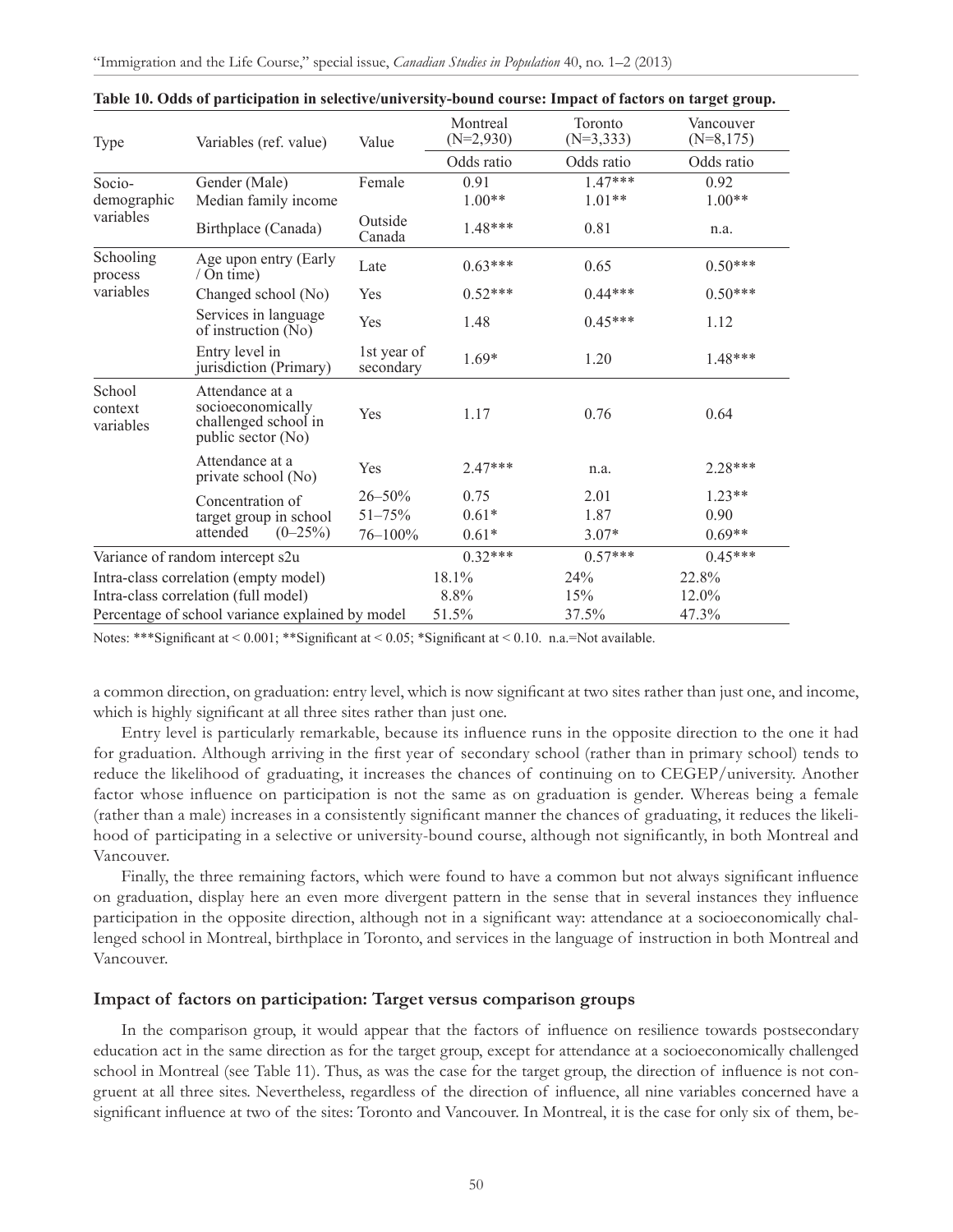| Type                                 | Variables (ref. value)                                                             | Value                    | Montreal<br>$(N=6, 430)$ | Toronto<br>$(N=8,276)$ | Vancouver<br>$(N=13,275)$ |
|--------------------------------------|------------------------------------------------------------------------------------|--------------------------|--------------------------|------------------------|---------------------------|
|                                      |                                                                                    |                          | Odds ratio               | Odds ratio             | Odds ratio                |
| Socio-                               | Gender (Male)                                                                      | Female                   | $0.90*$                  | $1.29***$              | $0.84***$                 |
| demographic<br>variables             | Median family income                                                               |                          | $1.01***$                | $1.01***$              | $1.01***$                 |
|                                      | Birthplace (Canada)                                                                | Outside<br>Canada        | $1.70***$                | $0.72***$              | n.a.                      |
| Schooling<br>process                 | Age upon entry (Early<br>/ On time)                                                | Late                     | $0.27***$                | $0.38***$              | $0.24***$                 |
| variables                            | Changed school (No)                                                                | Yes                      | $0.35***$                | $0.43***$              | $0.59***$                 |
|                                      | Services in language<br>of instruction (No)                                        | Yes                      | 3.27                     | $0.52***$              | $1.45***$                 |
|                                      | Entry level in<br>jurisdiction (Primary)                                           | 1st year of<br>secondary | 1.25                     | $1.26***$              | $2.46***$                 |
| School<br>context<br>variables       | Attendance at a<br>socioeconomically<br>challenged school in<br>public sector (No) | Yes                      | 0.79                     | $0.49***$              | $0.83***$                 |
|                                      | Attendance at a<br>private school (No)                                             | Yes                      | $1.79***$                | n.a.                   | 3.09***                   |
|                                      | Concentration of<br>target group in school<br>attended<br>$(0-25%)$                | $26 - 50%$               | 1.17                     | $1.40**$               | $1.34***$                 |
|                                      |                                                                                    | $51 - 75%$               | 1.24                     | $1.37**$               | 1.06                      |
|                                      |                                                                                    | 76-100%                  | 1.90                     | $2.29***$              | 1.22                      |
| Variance of random intercept s2u     |                                                                                    |                          | $0.23***$                | $0.86***$              | $0.22***$                 |
|                                      | Intra-class correlation (empty model)                                              |                          | 12.2%                    | 20%                    | 9.3%                      |
| Intra-class correlation (full model) |                                                                                    |                          | 6.5%                     | 21%                    | 6.1%                      |
|                                      | Percentage of school variance explained by model                                   |                          | 46.2%                    | $0\%$                  | 34.0%                     |

| Table 11. Participation in selective/university-bound course: Impact of factors on comparison group. |  |
|------------------------------------------------------------------------------------------------------|--|
|                                                                                                      |  |

Notes: \*\*\*Significant at < 0.001; \*\*Significant at < 0.05; \*Significant at < 0.10 n.a.=Not available.

cause two schooling process variables (services in the language of instruction and entry level) and one school context variable (attendance at a socioeconomically challenged school) turn out to be not significant.

# **Conclusion: Policy implications**

What lessons can be learned about the academic performance and the educational pathways of immigrant youth at Canada's three main sites and the factors that influence them? Before providing some answers to this rather ambitious question, a few qualifications are needed. It is indeed very important to recall that although we can contrast trends and conclusions, there are too many differences between the three contexts to permit a strict comparison of both the characteristics of the various subgroups considered here and the indicators used to assess their educational experience. As stated earlier, there are significant variations in the structure of the school systems, the units studied, as well as the variables found in the data banks. In this last instance, the differences may concern the very availability of certain indicators (birthplace or attendance at a public or private school) or a slight variation in their definition. Nevertheless, the results bear enough resemblance to allow for some general comments that can, it is hoped, enlighten our understanding of the phenomenon under study, as well as point to some future directions for research.

A first observation emerging strongly from our study is the importance of subgroup differences in academic performance and educational pathways. By and large, the target group appears to succeed better than the comparison group, although it displays substantial outcome differences among subgroups, even after controlling for differences in individual characteristics.<sup>21</sup> Specifically, those students who do not use their language of schooling at home tend to graduate from high school and participate in selective or university-bound programs more often than those who

<sup>21.</sup> These elements may be elucidated through qualitative research.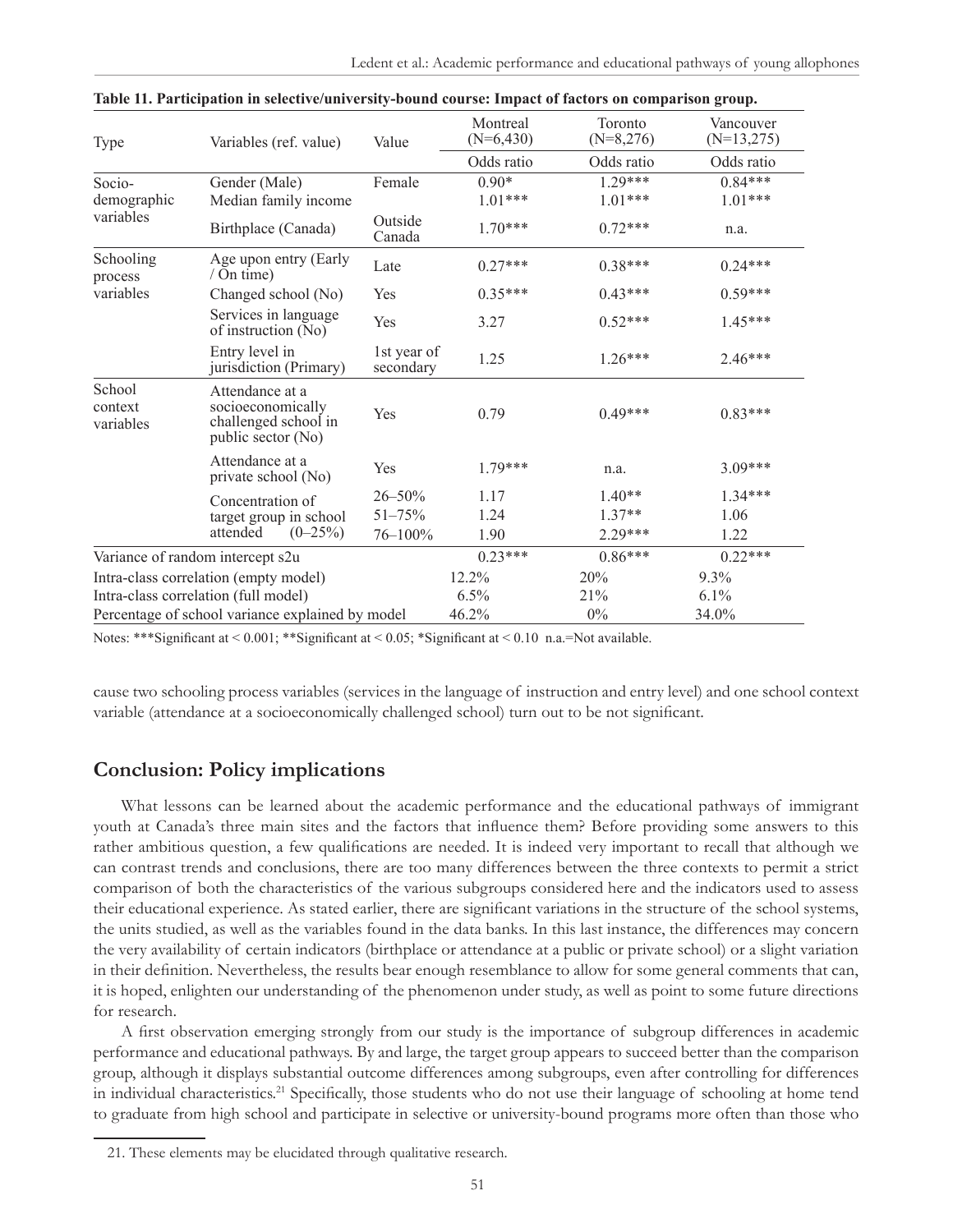do use it. But their outcomes vary widely among linguistic subgroups, with Chinese speakers appearing consistently on top and Spanish speakers<sup>22</sup> as well as Portuguese speakers<sup>23</sup> at the bottom.<sup>24</sup> Such a result should not come as a surprise, for it is highly reminiscent of the findings in the recent literature on educational attainments and pathways that, based on the census and survey microdata now accessible in Statistics Canada's research date centres, relies on geographical or ethnic origin rather home language.

In a nutshell, this literature has shown, first, that persons with an immigrant background (first and second generations) who belong to the visible minorities have higher graduation rates in high school (as well as higher numbers of years of schooling) than those persons who do not, whether they have the same background (first and second generations) or, even more significantly, they are members of the third generation (Boyd 2002). Second, it has also shown that the children of immigrants (second generation) exhibit wide variations in university graduation rates by geographical origin. High for persons of East Asian, especially Chinese as well as other Asian origins, university graduation rates are low for black origins (Caribbean and sub-Saharan Africa) as well as some specific European origins such as Italian and Portuguese (Abada et al. 2009). Such variations, it would appear, stem from differences in parental education (Abada et al. 2009) as well as social capital (Abada and Tenkorang 2009).

Similarly, aspirations in postsecondary and especially university education are highest among the foreign-born who belong to the visible minorities and lowest among the Canadian-born who do not (Krahn and Taylor 2005). Moreover, rates of enrolment in university display wide variations that are similar to those already observed by others for university graduation: high for people with an East Asian origin and, to a lesser degree, another Asian origin and low for people with a Latin American or a black origin (Thiessen 2009). But separating black origins from Latin American origins shows that persons with an African origin are not too far below those with another Asian origin, whereas persons with a Latin American origin are way below, constituting in fact the only group positioned below the group of Canadian-born persons (Finnie and Mueller 2010).

Although a much more in-depth look at group differences is needed, the current findings should generate a common understanding within and across the various educational authorities on the way their services and programs for ESL/FSL or immigrant students are organized. Special attention should be paid to the criteria used to allocate special funds to schools with a high concentration of these target groups, or in some instances schools identified as socioeconomically challenged. It is obvious from our analysis that *one size fits all* support is not an evidence-based policy. Indeed, it does not take into account the fact that the allophone group, and in some instances, the schools in which it congregates, have a higher odd ratio of graduating than the comparison group, nor the wide variation across subgroups where one finds students four times more or less likely to graduate than the total student population.

A second observation coming out of our study relates to effects of the various factors of influence on the two dependent variables pertaining to the target group. In short, it would appear that they can be grouped in three categories, each comprising three variables. First, there are the factors that have a common and consistently significant impact on the two dependent variables: two schooling process variables (age on arrival and school change), as well as a school context variable (attendance at a private school). Second, there are the factors whose impact is more or less congruent between the three sites, although they affect the two dependent variables somewhat differently: in the same direction (income) but in opposite directions (gender and entry level). Third and last, the remaining factors (birthplace, services in the language of instruction and attendance at an economically challenged school) have a much less congruent influence but the impacts that tend to differ from the norm are never statistically significant.

<sup>22.</sup> For a good understanding of the educational problems affecting Spanish-speaking youth in Toronto, see Schugurensky et al. (2009) and Presley and Brown (2011).

<sup>23.</sup> Although Portuguese immigrants to Canada have, in spite of comparatively lower educational levels, achieved a certain measure of economic success and security, the Luso-Canadian community appears to have been marginalized in today's Canadian society. It is plagued by academic failure that is not being redressed by the practices and policies of the school system (Nunes 2004).

<sup>24.</sup> It remains that some linguistic groups perform differently across the three sites. This is especially the case of Vietnamese speakers, probably because, as suggested by a quick examination of the statistical profiles of the population with Vietnamese origin in the three cities, this community is better off in Montreal than in Toronto and, especially, Vancouver. Without a doubt, this can be attributed to the fact that the Vietnamese immigrants who settled in Montreal, before and after the end of the Vietnam War, were comparatively more educated (in French) than the immigrants, mostly refugees who came later on as part of the "boat people," and settled for the most part in Toronto and Vancouver.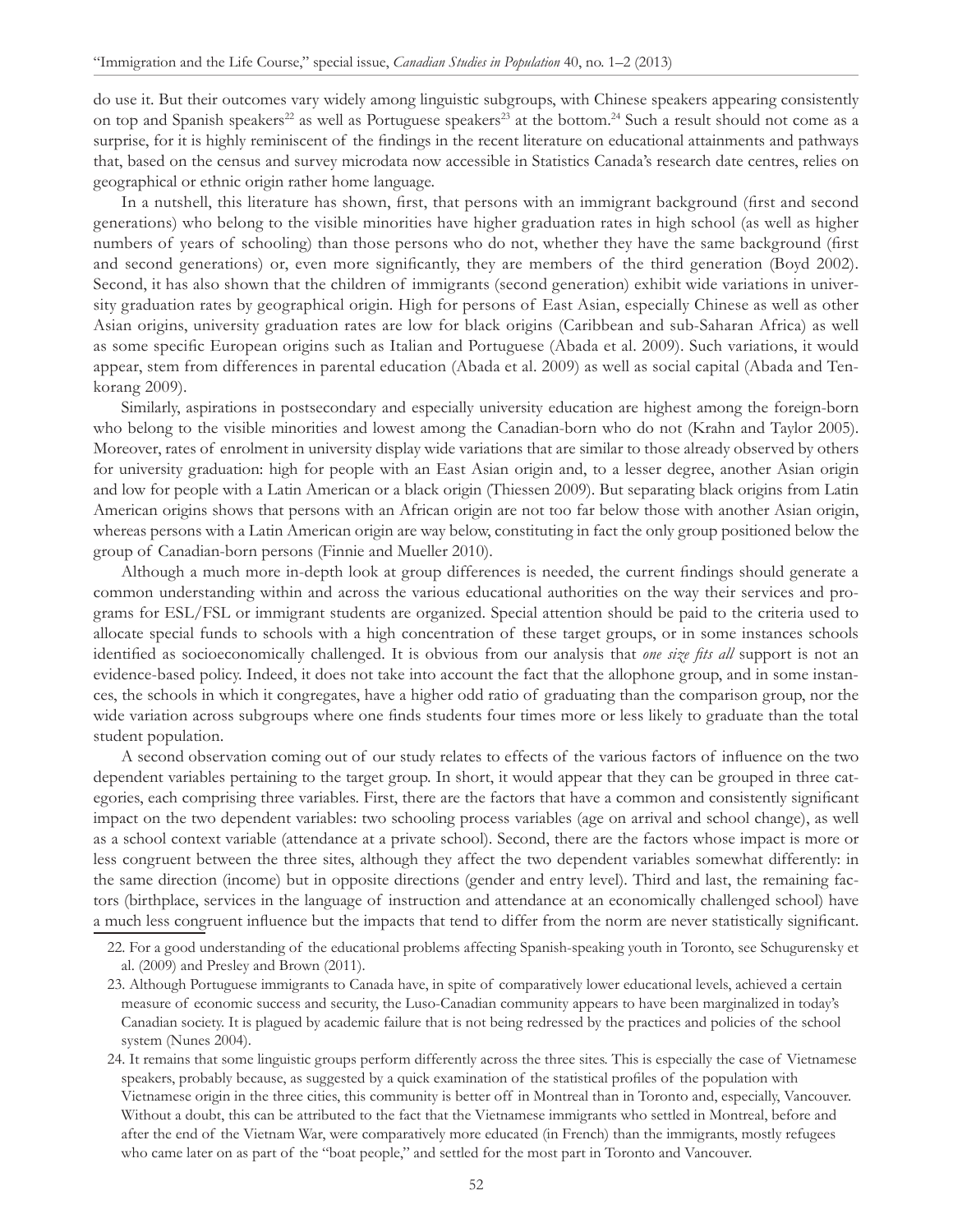These latter differences between sites may be due to contextual differences. Indeed, the profile of 1st generation students in each site is different, there may be more importance of language instruction for school success in French in Montreal versus English in the other two cities, finally and the degree of economically challenged school may also vary across the sites.

In addition to the above observations directly related to the results of our multivariate analysis, other observations about the influence of some factors of influence are in order. For example, a significant gap in our understanding of the educational experience of immigrant youth concerns the impact of the socioeconomic status of their family. As seen earlier, our indicators in this regard are not adequate. However, even if individual data on students and their families become available, we would still need to explore this factor through alternative strategies. For example, one could ask whether there exists a threshold of basic revenue under which even extremely motivated immigrant parents cannot cope and continue supporting the positive school performance and schooling outcomes of their children? We should also better understand how SES interacts, positively or negatively, with other aggravating or mitigating factors linked to vulnerability or resilience.

Exploring the way in which the impact of various school factors actually materializes is also needed. In particular, it will disconcert strong proponents of public education to learn that even when the globally much more positive characteristics of their student body are accounted for, private schools, at least in Montreal and Vancouver where this data are available, seem to be doing a better job than public schools. Why is it so? To answer this question, we would first need to determine the extent to which other factors linked to the student body that were not taken into account in our study, such as learning skills, are at stake (it is well known that many private schools require entrance examinations). However, beyond that, if an advantage is still found, one would need to use qualitative methodology to identify the specific ethos of such schools that explains higher achievement among both majority and minority youth. The same type of analysis should be carried out within the public sector, where variance across schools with a rather similar intake of students is widespread.

#### **Acknowledgement**

This paper is based on a research project financially supported by the Canadian Council on Learning (CCL) and Citizenship and Immigration Canada (CIC); see Marie McAndrew (ed.), *Educational Pathways and Academic Performance of Youth of Immigrant Origin*: *Comparing Montreal, Toronto and Vancouver,* a report submitted to the Canadian Council on Learning and to Citizenship and Immigration Canada, May 2009 [\(http://www.chereum.umontreal.ca/publica](http://www.chereum.umontreal.ca/publications_pdf/publications_pdf/CIC-CCL-Final12aout2009EN.pdf)[tions\\_pdf/publications\\_pdf/CIC-CCL-Final12aout2009EN.pdf](http://www.chereum.umontreal.ca/publications_pdf/publications_pdf/CIC-CCL-Final12aout2009EN.pdf)).

## **References**

- Abada, T., and E.Y. Tenkorang. 2009. Pursuit of university education among the children of immigrants in Canada: The roles of parental human capital and social capital. *Journal of Youth Studies* 12(2):185–207.
- Abada, T., F. Hou, and B. Ram. 2009. Ethnic differences in educational attainment among the children of Canadian immigrants. *Canadian Journal of Sociology* 34(1):1–30.
- Anisef, P., and K.M. Kilbride. 2001. To build on hope: Overcoming the challenges facing newcomer youth at risk in Ontario. Toronto: CERIS.
- Anisef, P., M. McAndrew, J.G. Blais, C. Ungerleider, and R. Sweet. 2004. Academic performance and educational mobility of youth of immigrant origin in Canada: What can we learn from provincial data banks? Research Report. Immigration and Metropolis/CIC.
- Beiser, M., F. Hou, I. Hyman, and M. Tousignant. 1998. Growing up Canadian: A study of new immigrant children (W-98-24E). Hull, QC: Human Resources and Development Canada.
- Boyd, M. 2002. Educational attainments of immigrant offspring: Success or segmented assimilation? *International Migration Review* 36(4):1037–1060.
- Bradley, R.H., and R.F. Corwin. 2002. Socio-economic status and child development*. Annual Review of Psychology* 53:371–399.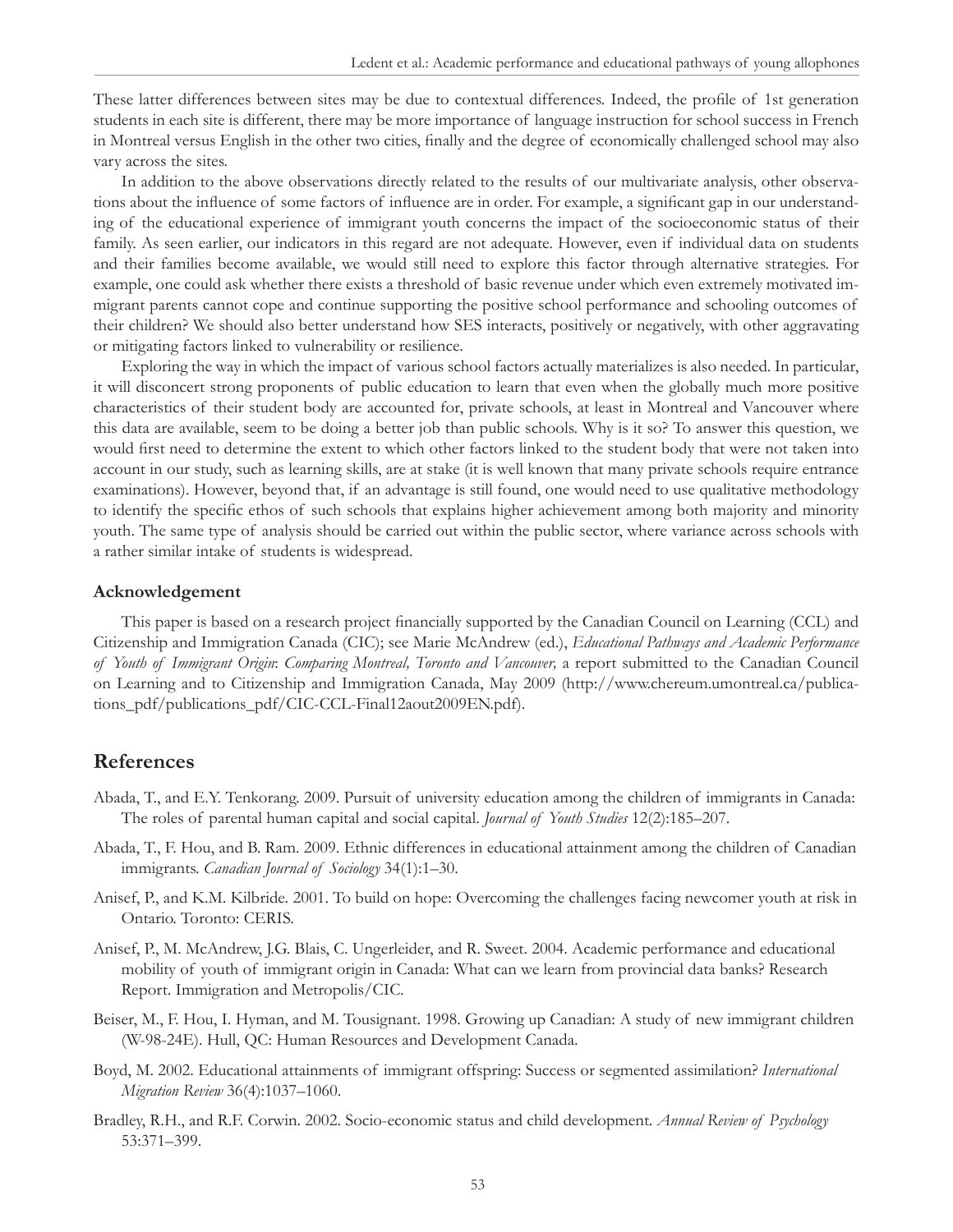- Bussière, P., F. Cartwright, T. Knighton, and T. Rogers. 2004. *Measuring up: Canadian results of the OECD PISA Study: The Performance of Canada's Youth in Mathematics, Reading, Science, and Problem Solving – 2003 First Findings for Canadians Aged 15.* Ottawa: Human Resources and Skills Development Canada, Council of Ministers of Education, and Statistics Canada.
- Chamot, A., and M. O'Malley. 1994. *The Calla Handbook*. Reading, MA: Addison-Wesley.
- Chow, H. 2004. The effects of ethnic capital and family background on school performance: A case study of Chinese-Canadian adolescents in Calgary. *Alberta Journal of Educational Research* 50(3) [electronic version].
- CIC (Citizenship and Immigration Canada). 2011. Immigration overview: Permanent and temporary residents. Facts and figures 2010 series. <http://www.cic.gc.ca/english/resources/statistics/menu-fact.asp> (accessed April 19, 2012).
- CMEC (Council of Ministers of Education Canada). 2003*.* Education indicators in Canada: Report of the pan-Canadian education indicators program. Catalogue No. 81-582-XIE. Ottawa, ON: Statistics Canada. [http://](http://www.statcan.gc.ca/pub/81-582-x/2003001/4148918-eng.htm) [www.statcan.gc.ca/pub/81-582-x/2003001/4148918-eng.htm](http://www.statcan.gc.ca/pub/81-582-x/2003001/4148918-eng.htm) (accessed on April 19, 2012).
- Collier, V. 1989. How long? A synthesis of research on academic achievement in a second language. *TESOL Quarterly* 23(3):509–531.
- Corak, M. 2011. Age at immigration and the educational outcomes of children. Analytical Studies Research Paper Series (Catalogue no. 11F0019M – No. 336). Ottawa: Statistics Canada.
- Crahay, M. 2000. Les défis de l'école démocratique, in *L'école peut-elle être juste et efficace? De l'égalité des chances à l'égalité des acquis,* edited by M. Crahay. Paris: De Boeck, pp. 48–82.
- Cummins, J. 2000*. Language, Power and Pedagogy: Bilingual Children Caught in the Crossfire*. Toronto: Multilingual Matters.
- Dei, G. 1996. *Antiracist Education: Theory and Practice*. Halifax, NS: Fernwood Publishing.
- Duff, P. 2001. Language literacy and content and (pop) culture: Challenges for ESL students in mainstream courses. *The Canadian Modern Language Review* 58(1) [electronic version].
- Finnie, R., and R.E. Mueller. 2010. They came, they saw, they enrolled: Access to postsecondary education by the children of Canadian immigrants, in *Pursuing Higher Education in Canada: Economic, Social and Policy Dimension*, edited by R. Finnie, M. Frenette, R.E. Mueller, and A. Sweetman. Montreal–Kingston: McGill–Queen's University Press, pp. 191–216.
- Gillborn, D., and C. Gipps. 1996. *Recent Research on the Achievements of Ethnic Minority Pupils*. London: Office for Standards in Education.
- Haveman, R., and B. Wolfe. 1994. *Succeeding Generations: On the Effects of Investments in Children*. New York: Russell Sage Foundation.
- Johnson, J., and R. Acera 1999. Hope for urban education: A study of nine high-performing, high-poverty urban elementary schools. Report of Method to the US Department of Education, Planning and Evaluation Services, The Charles A. Dana Center, University of Texas at Austin.
- Kazemipur, A., and S.S. Halli, 2001. Immigrants and "New Poverty:" The Case of Canada. *International Migration Review* 35(4):1129–1156.
- Krahn, H., and A. Taylor. 2005. Resilient teenagers: Explaining the high educational aspirations of visible-minority youth in Canada. *Journal of International Migration and Integration* 6(3-4):405–434.
- Marks, G. 2005. Accounting for immigrant non-immigrant differences in reading and mathematics in twenty countries. *Ethnic and Racial Studies* 28(5):925–946.
- McAndrew, M. 2001. *Immigration et diversité à l'école: le débat québécois dans une perspective comparative.* Montreal: Presses de l'Université de Montreal.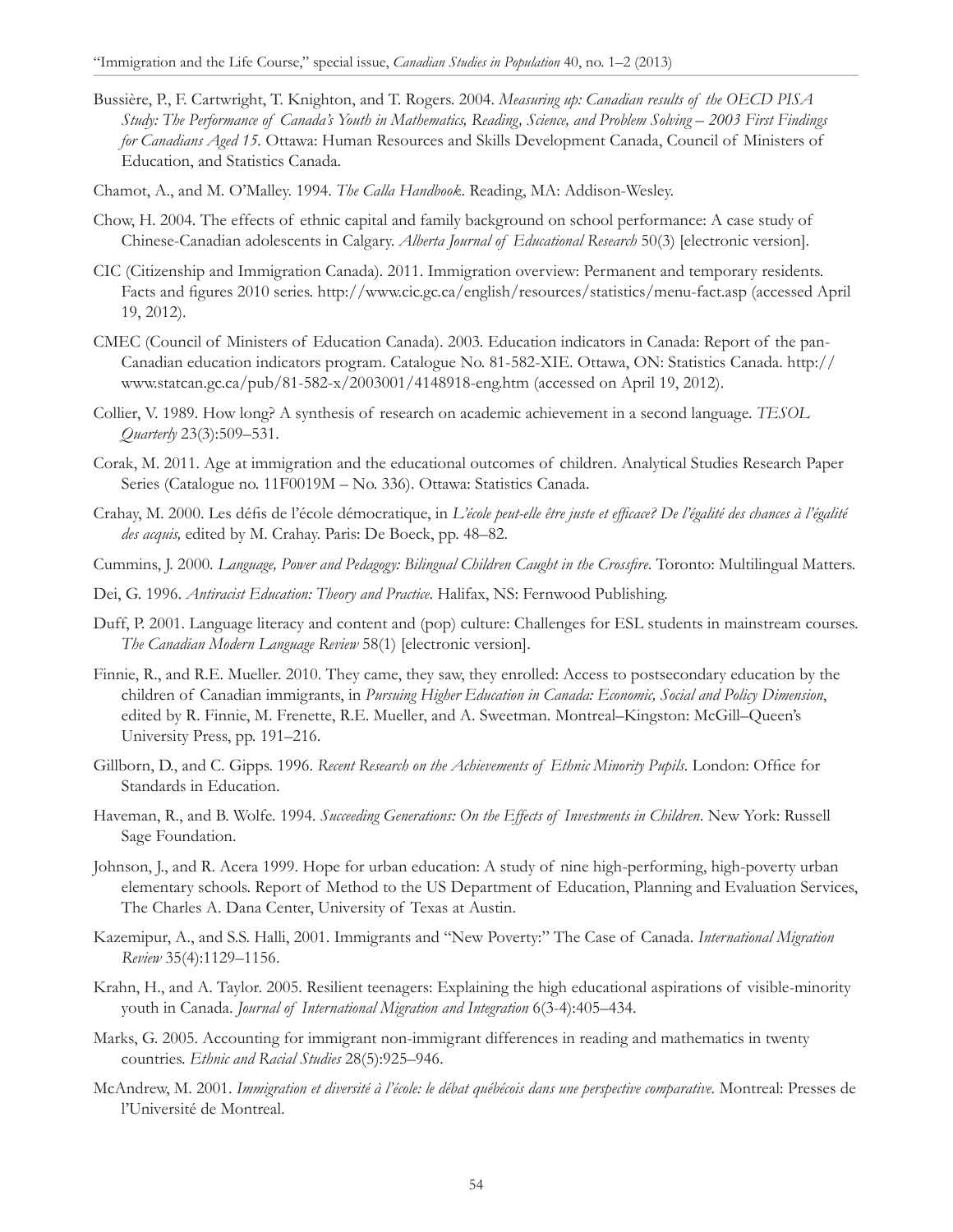- McAndrew, M. 2004. Immigration, pluralism and education, in *Québec: State and Society,* edited by A. Gagnon. 3rd edn. Peterborough, ON: Broadview Press, pp. 307–328.
- McAndrew, M., and C. Cicéri (with the collaboration of P. Lamarre and A. Varma). 1997. *The Role of the Education in the Integration of Immigrants: Current Research and Future Perspectives.* Proceedings of the Seminar in Education, Metropolis Project, St. John's, NL, June 13. Montreal: Immigration et métropoles.
- McAndrew, M., B. Garnett, J. Ledent, and R. Sweet, with the collaboration of H. Ben Salah and A. Balde. 2011. Les carrières scolaires des jeunes allophones à Montréal, Toronto et Vancouver: une analyse comparative. *Journal of International Migration and Integration / Revue de l'immigration internationale et de l'intégration* 12(4):495–515.
- McEwen, N. (ed.). 1995. Accountability in education in Canada. Special issue, *Canadian Journal of Education* 20(1).
- Nunes, F. 2004. Portuguese-Canadian youth and their academic underachievement: A literature review. *Portuguese-Studies Review* 11(2):41–87.
- OECD. 2006. *Where Immigrant Students Succeed: A Comparative Review of Performance and Engagement in PISA 2003*. Paris: OECD.
- Ogbu, J.U. 1992. Adaptation to minority status and impact on school success. *Theory into Practice* 31(4):287.
- Ogbu, J., and H. Simmons. 1998. Voluntary and involuntary minorities: A cultural-ecological theory of school performance with some implications for education. *Anthropology and Educational Quarterly* 29:155–188.
- Peng, S.S., and D. Wright. 1994. Explanation of academic achievement of Asian American students. *Journal of Educational Research* 87(6):346–352.
- Picot, G., and F. Hou. 2003. The rise in low income rates among immigrants in Canada. Analytical Studies Branch Research Paper Series (Catalogue no. 11F0019MIE, No. 198). Ottawa: Statistics Canada.
- Portes, A. 1994. The new second generation. *International Migration Review* 28:108.
- Portes, A., and M. Zhou. 1993. The new second generation: Segmented assimilation and its variants. *Annals of the American Academy of Political and Social Science* 530:74–96.
- Presley, A., and R.S. Brown. 2011. Portuguese-speaking students in the TDSB: An overview. Report No. 11/12-01. Toronto: Toronto District School Board.
- Samuel, E., E. Krugly-Smolska, and W. Warren. 2001. Academic achievement of adolescents from selected ethnocultural groups in Canada. *McGill Journal of Education* 36(1):61–73.
- SAS. 2008. *SAS/STAT. 9.1 User's Guide: The MIXED Procedure.* Cary, NC: SAS Institute Inc.
- Schermerhorn, R.A. 1970. *Comparative Ethnic Relations: A Framework for Theory and Research*. New York: Random House.
- Schugurensky, D., D. Mantilla, and J.F. Serrano (eds.). 2009. Four in ten: Spanish-speaking youth and early school leaving in Toronto. Published by the Latin American Research Education and Development Network (LARED) and the Transformative Learning Centre, Ontario Institute for Studies in Education of the University of Toronto (OISE/UT).
- Statistics Canada. 2008. Education Reference Guide, 2006 Census. Catalogue no. 97-560-GWE2006003. Ottawa: Statistics Canada.<http://www12.statcan.gc.ca/census-recensement/2006/ref/rp-guides/education-eng.cfm> (accessed on April 19, 2012).
- Thiessen, V. 2009. The pursuit of post-secondary education: A comparison of First Nations, African, Asian, and European Canadian youth. *Canadian Review of Sociology* 46(1):5–37.
- Toronto Board of Education. 1999. A Study of the Grade Nine Cohort of 1993, 1993–1998: The last grade nine cohort of the Toronto Board of Education. Research Report No. 229. Toronto: Toronto District School Board.
- Vallet, L.A., and J.P. Caillé. 1996. Les élèves étrangers ou issus de l'immigration: les résultats du panel français dans une perspective comparative. *Migrants et formation* 104:66–86.